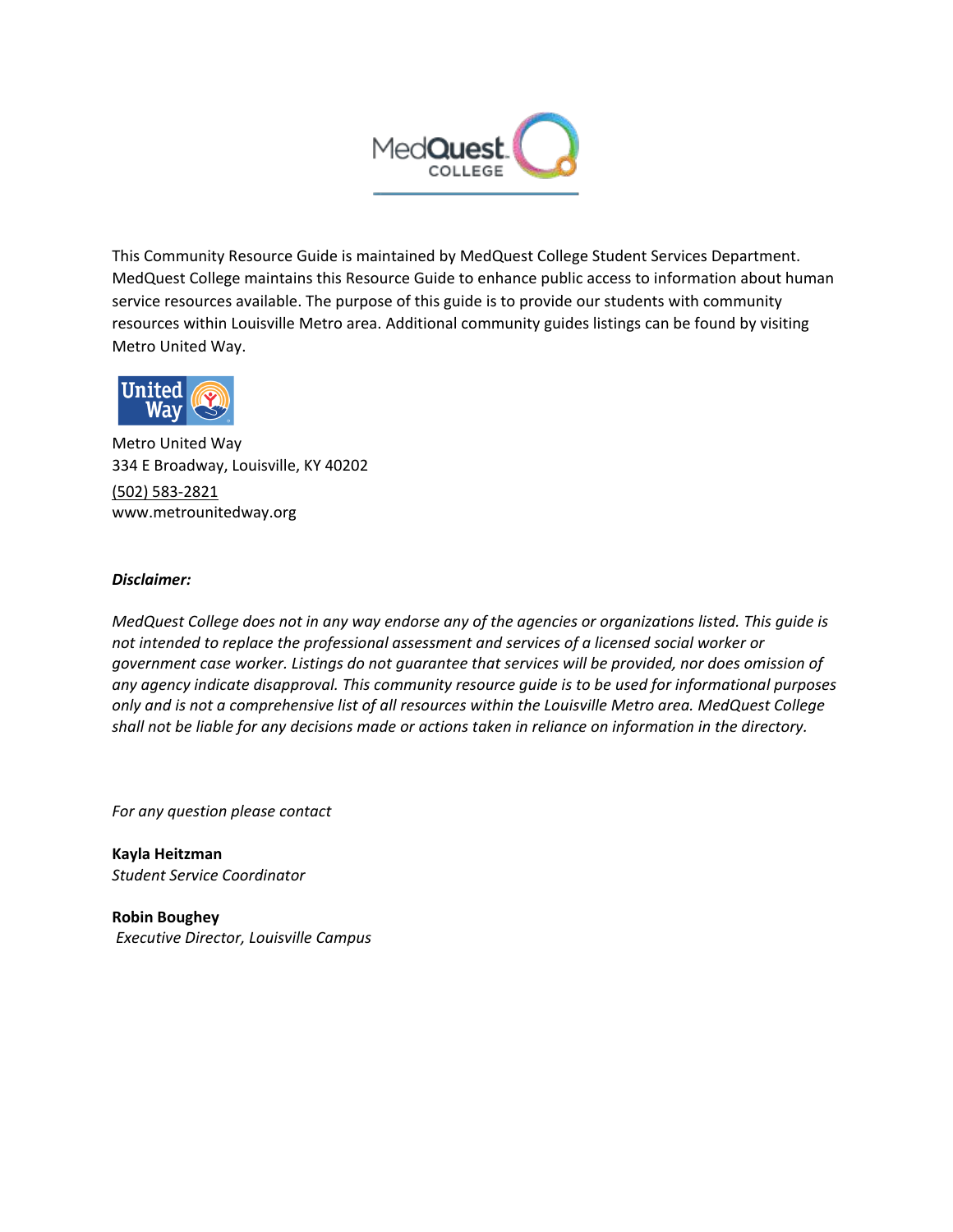# **TABLE OF CONTENTS**

### **BASIC NEEDS**

| FOOD & MEALS<br><b>HOUSING &amp; SHELTER</b><br><b>MATERIAL GOODS &amp; PERSONAL ITEMS</b> | 1<br>$\overline{2}$<br>$\pmb{4}$ |
|--------------------------------------------------------------------------------------------|----------------------------------|
| <b>TRANSPORTATION</b>                                                                      | $\boldsymbol{6}$                 |
| <b>UTILITY ASSISTANCE</b>                                                                  | $\overline{7}$                   |
|                                                                                            |                                  |
| <b>COMMUNITY SERVICE</b>                                                                   |                                  |
| COMMUNITY GROUPS & GOVERNMENT/ADMINISTRATION OFFICE                                        | 12                               |
| <b>EDUCATION AND LEARNING</b>                                                              |                                  |
| <b>EDUCATION PROGRAMS</b>                                                                  | 14                               |
| ENGLISH AS A SECOND LANGUAGE                                                               | 15                               |
| <b>EDUCATION SUPPORT SERVICES</b>                                                          | 16                               |
| <b>FAMILY SERVICES</b>                                                                     |                                  |
|                                                                                            |                                  |
| <b>FAMILY SUPPORT</b>                                                                      | 18                               |
| <b>MENTAL HEALTH AND ADDICTION</b>                                                         |                                  |
| <b>INPATIENT SUBSTANCE/ALCOHOL USE &amp; ADDICTION SERVICES</b>                            | 22                               |
| OUTPATIENT SUBSTANCE/ALCOHOL USE & ADDICTION SERVICES                                      | 23                               |
| MENTAL HEALTH ASSESSMENT, TREATMENT, & SOCIAL SUPPORT                                      | 23                               |
| <b>TARGETED POPULATIONS</b>                                                                |                                  |
|                                                                                            |                                  |
| <b>ACCESSIBILITY &amp; DISABILITY</b>                                                      | 27                               |
| LBGTQ+                                                                                     | 29                               |
| <b>IMMIGRANT &amp; REFUGEE</b>                                                             | 30                               |
| <b>VETERANS</b>                                                                            | 31                               |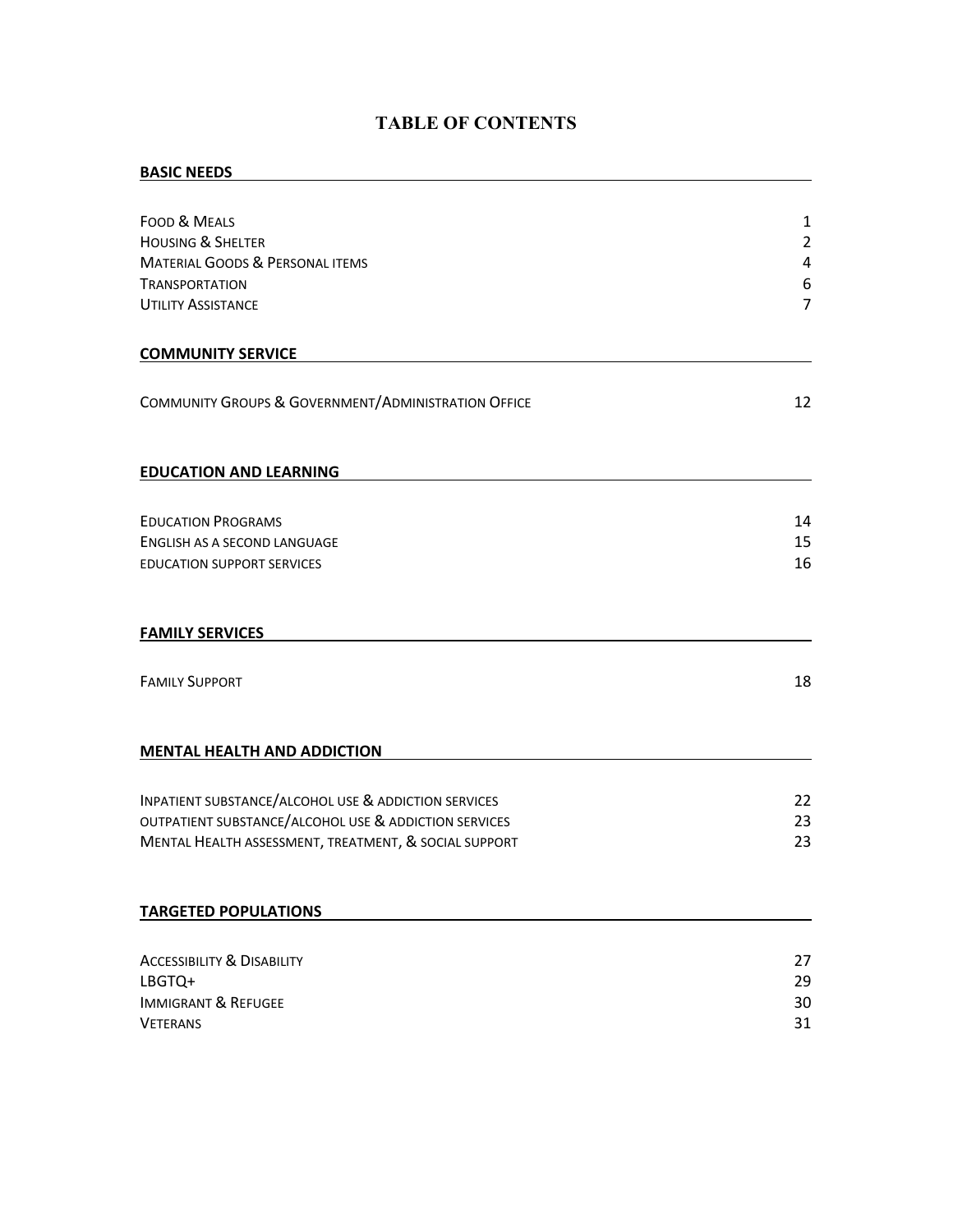# BASIC NEEDS

# MedQuest. **COLLEGE**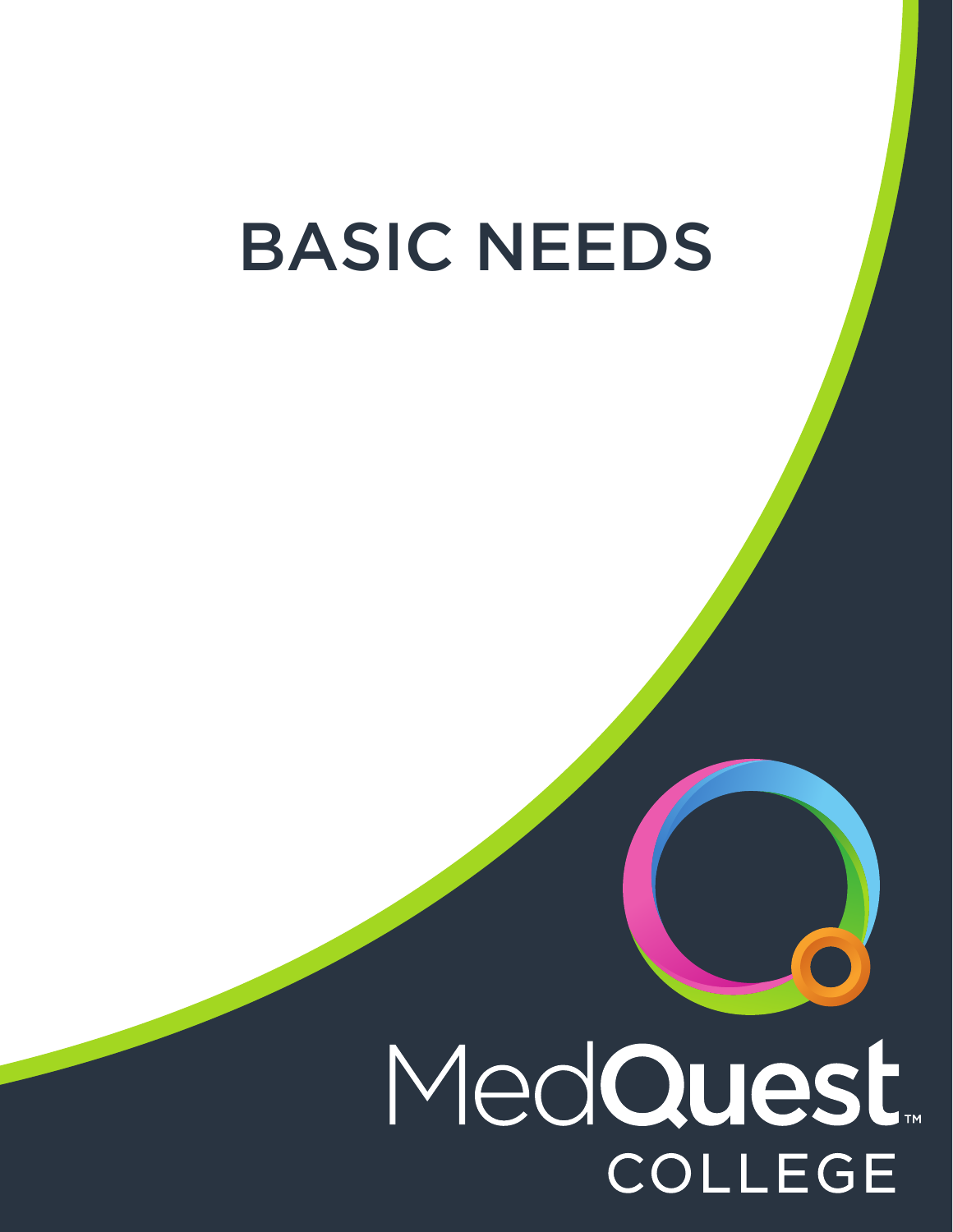# Food and Meals

#### <span id="page-3-0"></span>**Community Meals:**

BATES COMMUNITY DEVELOPMENT CORPORATION **1228 South Jackson Street Louisville, KY 40203 (502) 636-0573 batescdc@hotmail.com http://batescdc.com**

PARK CHRISTIAN CHURCH **2231 Green Valley Road New Albany, IN 47150 (812) 944-9475 park.christian.office@gmail.com http://www.parkcc.org 1st & 3rd Monday, 5:00 p.m. - 6:00 p.m.**

#### **Food Pantries:**

BETHLEHEM BAPTIST SPECIAL MINISTRIES **5708 Preston Highway Bethlehem Baptist Church Louisville, KY 40219 (502) 964-4384 fjames@bethlehembaptist.com http://www.bethlehembaptist.com/#/working-with-God/special-ministries Parts of ZIP codes 40213, 40219 and 40229 ONLY; call Dare to Care Center to verify service area. Days and Hours of Operation: Monday and Tuesday, 9:00am - 4:00pm--must arrive by 3:30pm.**

CENTRAL LOUISVILLE COMMUNITY MINISTRIES - CALVARY EPISOPAL CHURCH **821 South 4th Street Calvary Episcopal Church Louisville, KY 40202 (502) 587-1999 clcmoffice@gmail.com https://www.facebook.com/CentralLouisvilleCommunityMinistries Louisville ZIP codes 40202, 40203 and 40208**

DARE TO CARE - FOOD BANK **5803 Fern Valley Road Louisville, KY 40228 (502) 966-3821 info@daretocare.org https://daretocare.org/learn-more/programs/mobile-pantry**

EASTERN AREA COMMUNITY MINISTRIES

**9104 Westport Road Lower Level John Knox Presbyterian Church Louisville, KY 40242 (502) 426-2824 ext 310 eacmonline@gmail.com http://www.eacmonline.org ZIP codes 40018, 40222, 40027, 40223, 40241, 40242, 40243, 40245, and parts of 40059** 

EVANGEL NORTH CHURCH **1732 Thames Drive Clarksville, IN 47129 (502) 413-0115 info@evangelnorth.net http://www.evangelnorth.net**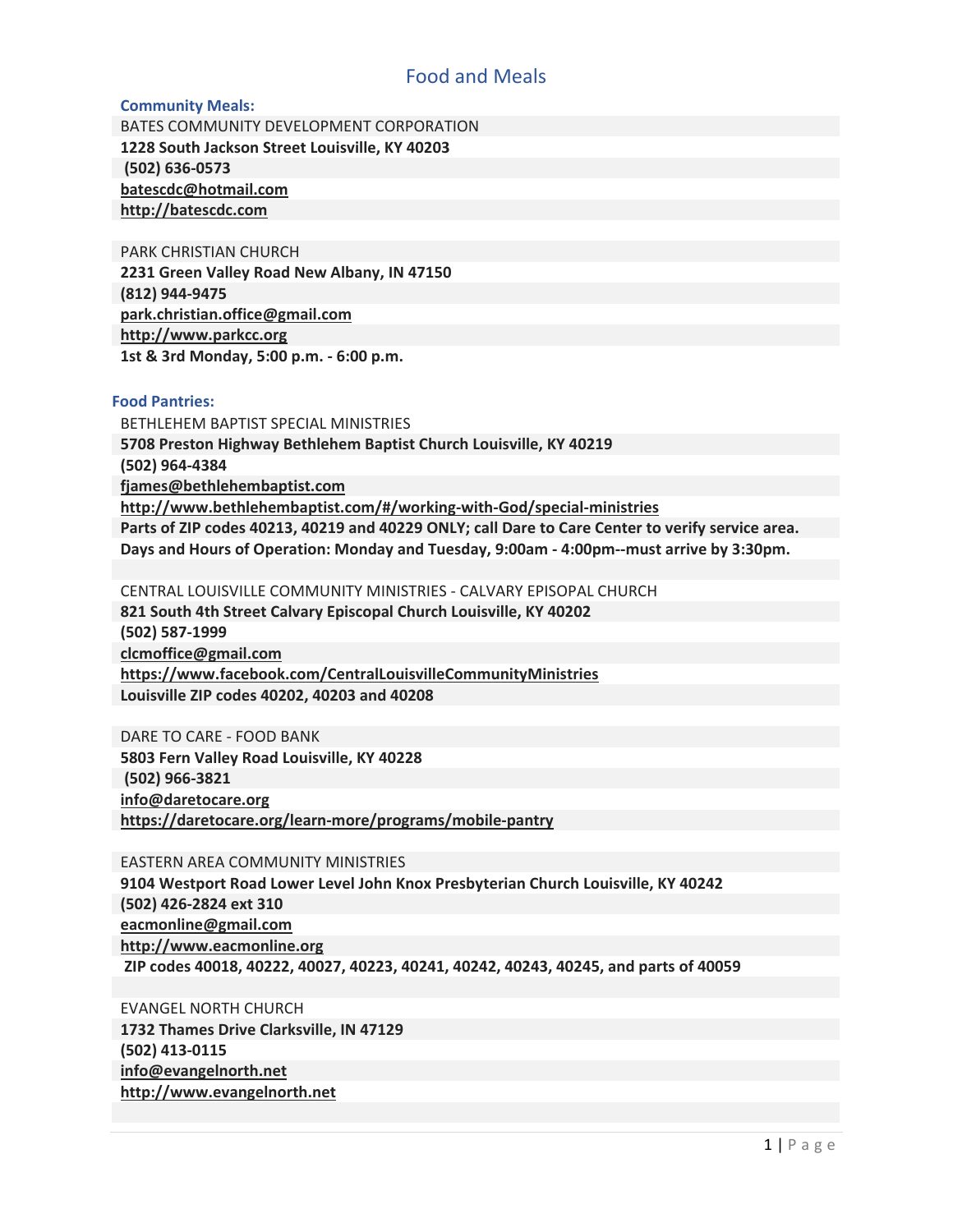<span id="page-4-0"></span>FERN CREEK / HIGHVIEW UNITED MINISTRIES **9300 Beulah Church Road Louisville, KY 40291 (502) 762-9608 ifacdir@fchum.org http://www.fchum.org ZIP Codes 40228 & 40291**

#### FIRST LUTHERAN CHURCH

**417 East Broadway Louisville, KY 40202 (502) 584-4926 fstluth@bellsouth.net http://thewelcomeplace.com**

LORD'S KITCHEN - CORNER OF HOPE **1811 Standard Avenue Louisville, KY 40210 (502) 413-0198 feeding@thelordskitchen.com http://thelordskitchen.com Food pantry: all of Jefferson Co, KY. USDA food: Louisville ZIP codes: 40210, 40211 & 40216**

### Housing and Shelter

#### **Homeless Shelter:**

BETHANY HAVEN SHELTER **512 Edelen Avenue Bardstown, KY 40004 (502) 349-7239 (502) 343-7000 24 Hour Hotline bethanyhaven@att.net http://bethanyhaven.org 7-days a week during months (Nov - Mar) and 4-days a week during months (Apr - Oct)**

SALVATION ARMY OF SOUTHERN INDIANA **2300 Green Valley Road New Albany, IN 47150 (812) 944-1018 (502) 262-4105 Mobile Alt jonathan\_fitzgerald@usc.salvationarmy.org http://corps.salvationarmyindiana.org/newalbany**

SALVATION ARMY OF SOUTHERN INDIANA - CLARK COUNTY **528 North Little League Boulevard Clarksville, IN 47129 (812) 280-7608 paige\_stewart@usc.salvationarmy.org http://corps.salvationarmyindiana.org/newalbany**

**Low income/Subsidized Rental Housing:** NEW DIRECTIONS HOUSING CORPORATION **1000 East Liberty Street Louisville, KY 4020 lorif@ndhc.org http://www.ndhc.org**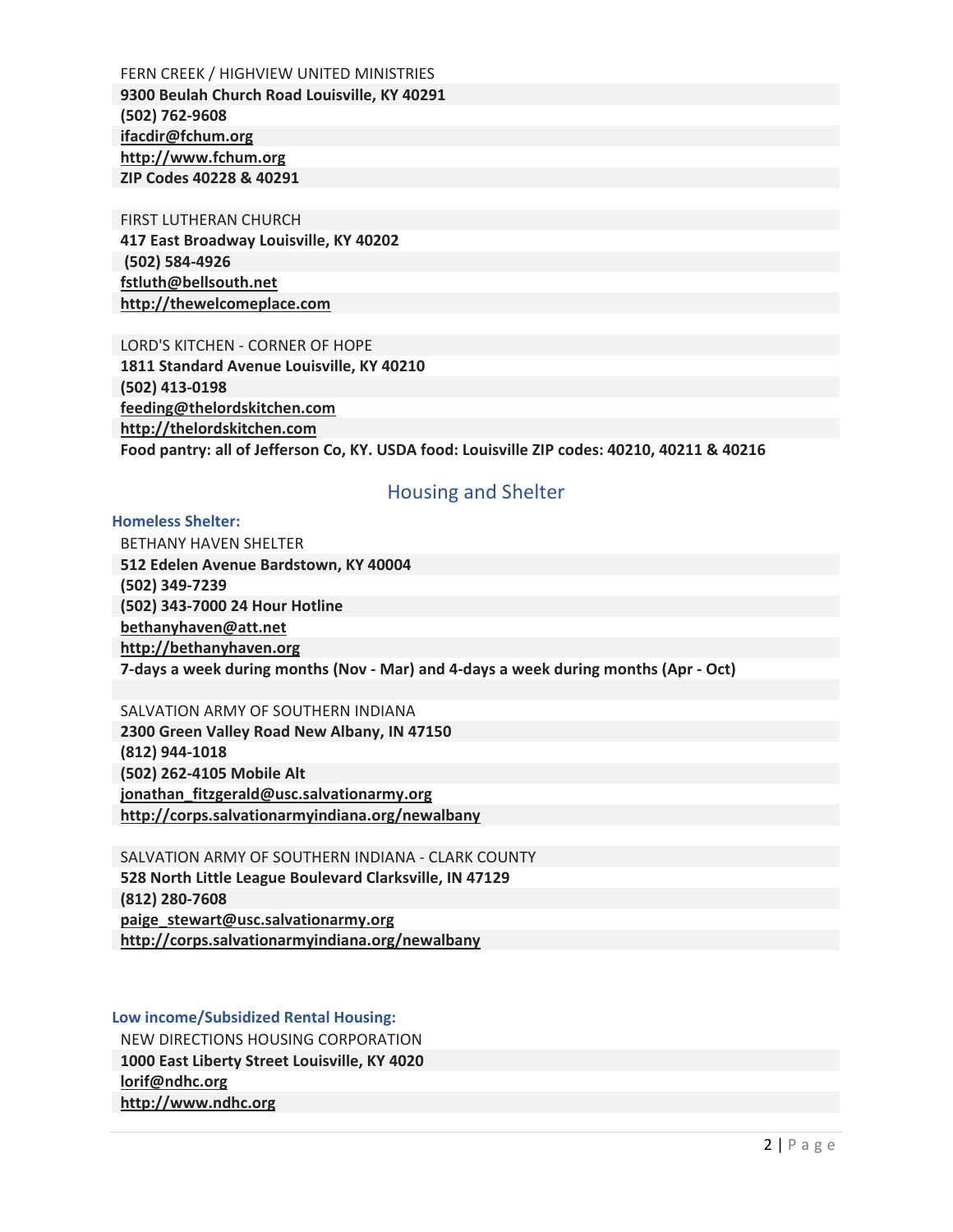PHOENIX HILL TOWNHOUSES **928 Marshall Street Louisville, KY 40204 (502) 581-1804 phoenixhillapts@themichaelsorg.com https://tmo.com**

WILART ARMS APARTMENTS **1797 Wilart Drive Louisville, KY 40210 (502) 772-2249 info@wearehpi.org http://www.wearehpi.org**

#### **Mortgage and Rental Assistance:**

CENTRAL LOUISVILLE COMMUNITY MINISTRIES **809 South 4th Street First Unitarian Church Louisville, KY 40203 (502) 587-1999 clcmoffice@gmail.com https://www.facebook.com/CentralLouisvilleCommunityMinistries ZIP codes 40202, 40203 and 40208**

#### EASTERN AREA COMMUNITY MINISTRIES

**9104 Westport Road Lower Level John Knox Presbyterian Church Louisville, KY 40242 (502) 426-2824 ext 310 [eacmonline@gmail.com](mailto:eacmonline@gmail.com) http://www.eacmonline.org Zip codes 40018, 40222, 40027, 40223, 40241, 40242, 40243, 40245, and parts of 40059**

#### FAIRDALE AREA COMMUNITY MINISTRIES

**10616 West Manslick Road Fairdale, KY 40118 (502) 367-9519 ginawinbun@att.net www.louisvilleministries.org All of ZIP code 40118 and a portion of ZIP code 40219**

NEIGHBORHOOD PLACE **1503 Rangeland Road Louisville, KY 40219 (502) 313-4700 info@louisvilleky.gov https://louisvilleky.gov/government/neighborhood-place/first-neighborhood-place Parts of ZIP codes 40213, 40218 and 40219 in Louisville in Jefferson Co, KY**

#### **Housing Search:**

LOUISVILLE CENTRAL COMMUNITY CENTERS **1300 West Muhammad Ali Boulevard 2nd Floor Louisville, KY 40203 (502) 583-8821 dgrant@lcccnews.org http://www.lcccnews.org Targets ZIP code 40203 of Louisville, KY and surrounding west Louisville neighborhoods.**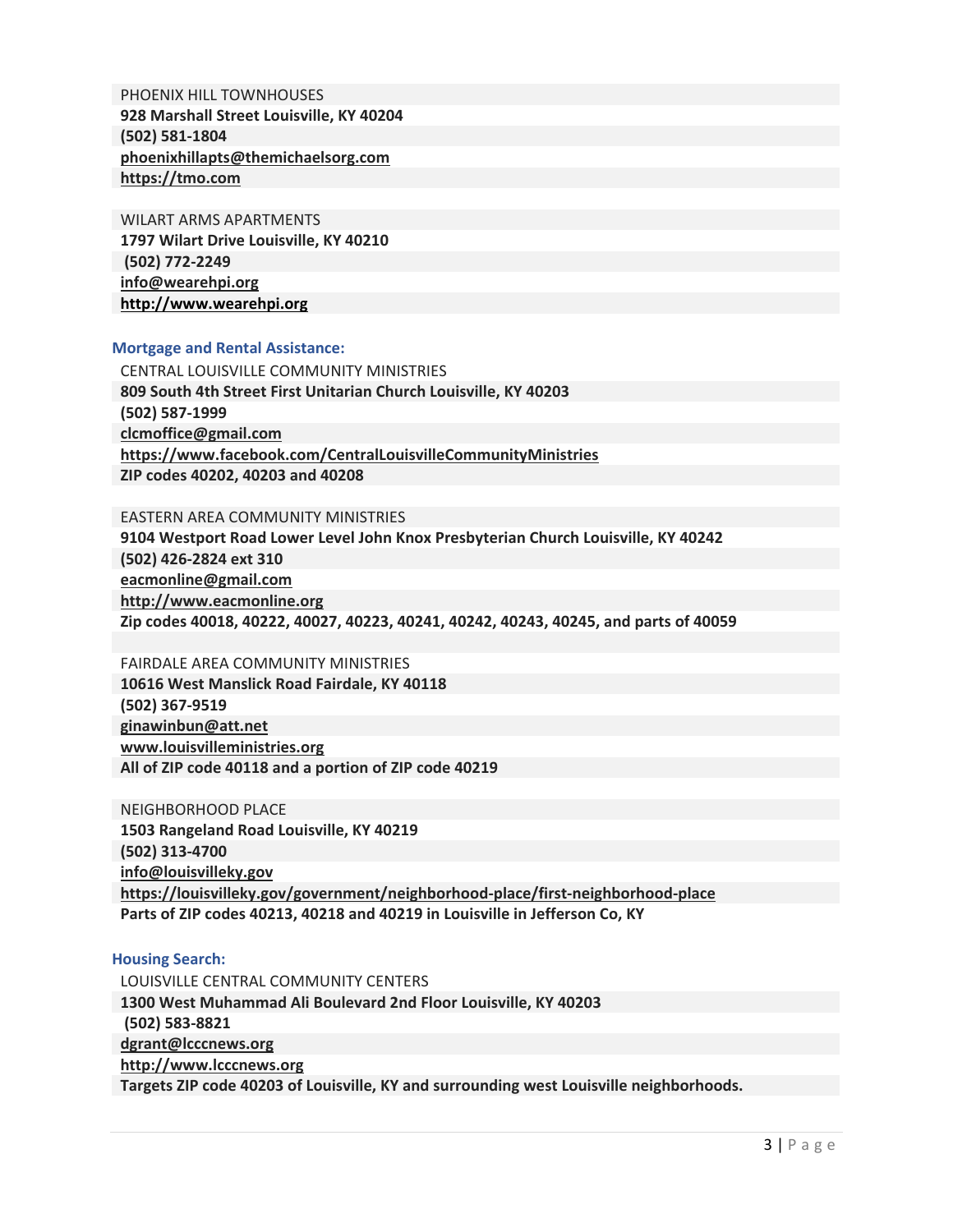<span id="page-6-0"></span>LOUISVILLE URBAN LEAGUE **1535 West Broadway Louisville, KY 40203 (502) 566-3362 cmccravy@lul.org www.lul.org**

## Materials Goods & Personal Items

#### **Furniture:**

GOODWILL INDUSTRIES OF KENTUCKY - LOUISVILLE METRO AREA **909 East Broadway Louisville, KY 4020 (502) 585-5221 contactus@goodwillky.org https://www.goodwillky.org/shop-goodwill**

#### **Clothing:**

BAPTIST FELLOWSHIP CENTER **1351 Catalpa Street Louisville, KY 40211 (502) 774-2734 [bfc@bfcenter.org](mailto:bfc@bfcenter.org) [http://www.bfcenter.org](http://www.bfcenter.org/)**

BATES COMMUNITY DEVELOPMENT CORPORATION **1228 South Jackson Street Louisville, KY 40203 (502) 636-0573 [batescdc@hotmail.com](mailto:batescdc@hotmail.com) [http://batescdc.com](http://batescdc.com/)**

GOLDEN ARROW CENTER FOR MOTHERS AND CHILDREN **626 South Shelby Street Louisville, KY 40202 (502) 589-3537 goldenarrowcenter@stmartinoftourschurch.org [www.louisville-catholic.net/goldenarrow](http://www.louisville-catholic.net/goldenarrow) For infants and children up to size 8**

GOODWILL INDUSTRIES OF KENTUCKY - LOUISVILLE METRO AREA - UC **909 East Broadway Louisville, KY 40204 (502) 585-5221 [contactus@goodwillky.org](mailto:contactus@goodwillky.org) <https://www.goodwillky.org/shop-goodwill>**

HIGHLANDS COMMUNITY MINISTRIES - KIDS CLOSET **1127 East Broadway Concordia Lutheran Church Louisville, KY 40204 (502) 451-3695 [info@hcmlouisville.org](mailto:info@hcmlouisville.org)  <http://www.hcmlouisville.org/practical-education> Families with infants and children age 6 and under**

SOCIETY OF ST VINCENT DE PAUL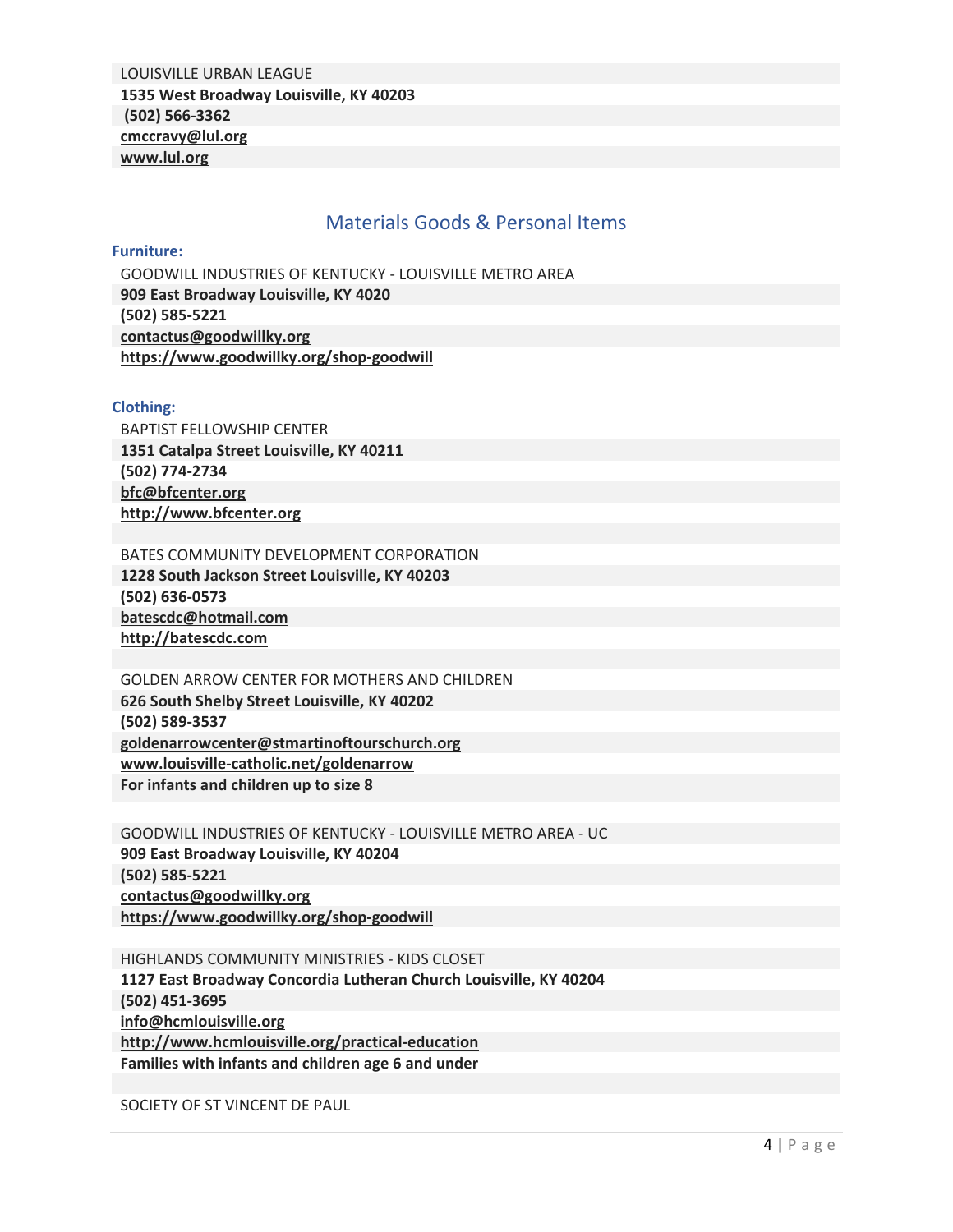**1015-C South Preston Street Louisville, KY 40203 (502) 584-2480 [ewnorowski@svdplou.org](mailto:ewnorowski@svdplou.org) [www.svdplou.org](http://www.svdplou.org/) KIDS KLOSET**

WALNUT STREET BAPTIST CHURCH **1111 South 3rd Street Suite A Louisville, KY 40203 (502) 589-5290 [info@walnutstreet.org](mailto:info@walnutstreet.org) [https://walnutstreet.org](https://walnutstreet.org/)**

### WALNUT STREET CHURCH - COMMUNITY MINISTRIES

**220 West St Catherine Street Christian Activities Building Louisville, KY 40203 (502) 589-3454 [info@walnutstreet.org](mailto:info@walnutstreet.org) [https://walnutstreet.org](https://walnutstreet.org/)**

#### **Personal/ Grooming Needs:**

BAPTIST FELLOWSHIP CENTER **1351 Catalpa Street Louisville, KY 40211 (502) 774-2734 [bfc@bfcenter.org](mailto:bfc@bfcenter.org) [http://www.bfcenter.org](http://www.bfcenter.org/)**

#### WALNUT STREET CHURCH - COMMUNITY MINISTRIES

**220 West St Catherine Street Christian Activities Building Louisville, KY 40203 (502) 589-3454 [info@walnutstreet.org](mailto:info@walnutstreet.org) [http://www.walnutstreet.org](http://www.walnutstreet.org/)**

#### **Winter Clothing/Needs:**

CABBAGE PATCH SETTLEMENT HOUSE **1413 South 6th Street Louisville, KY 40208 (502) 634-0811 [cholloway@cabbagepatch.org](mailto:cholloway@cabbagepatch.org) [www.cabbagepatch.org](http://www.cabbagepatch.org/)** LORD'S KITCHEN **1811 Standard Avenue Louisville, KY 40210 (502) 413-0198 [feeding@thelordskitchen.com](mailto:feeding@thelordskitchen.com) [http://thelordskitchen.com](http://thelordskitchen.com/) Winter coats: children of families in need; coats are for children 12 years and younger only.**

ST MATTHEWS AREA MINISTRIES **201 Biltmore Road Beechwood Baptist Church Louisville, KY 40207 (502) 893-0205 [sarahbanks@stmam.com](mailto:sarahbanks@stmam.com) [http://www.stmam.com](http://www.stmam.com/)**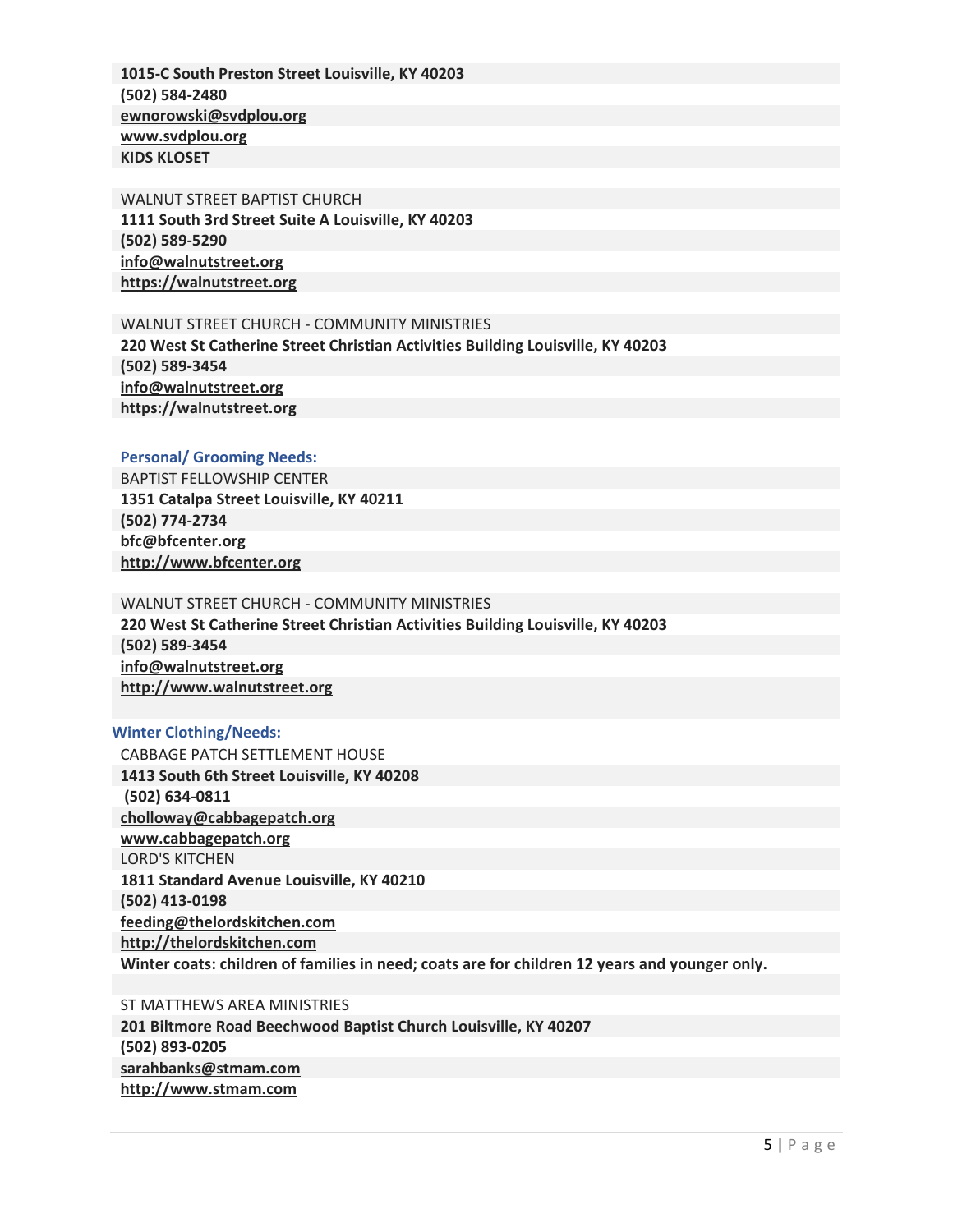## **Transportation**

#### <span id="page-8-0"></span>**Public Transportation**

**Transit Authority of River City 1000 W Broadway Louisville, KY 40203 (502) 585-1234 http://www.ridetarc.rog**

#### **Gas Money Assistance**

SOCIETY OF ST VINCENT DE PAUL **1015-C South Preston Street Louisville, KY 40203 (502) 584-2480 [ewnorowski@svdplou.org](mailto:ewnorowski@svdplou.org) [www.svdplou.org](http://www.svdplou.org/)**

#### **Non-Emergency Medical Transportation**

AMERICAN CANCER SOCIETY - LOUISVILLE **1640 Lyndon Farm Court Suite 104 Louisville, KY 40223 (502) 996-4520 [lonna.clark@cancer.org](mailto:lonna.clark@cancer.org) [http://www.cancer.org](http://www.cancer.org/) Bullitt County, KY; Hardin County, KY; Jefferson County, KY; Nelson County, KY; Oldham County, KY; Shelby County, KY; Spencer County, KY; Clark County, IN; and Floyd County, IN.**

#### ELDERCARE 4 FAMILIES - LOUISVILLE

**13806 Lake Point Circle Suite 201 Louisville, KY 40223 (502) 244-8446 [info@eldercare4families.com](mailto:info@eldercare4families.com)  [http://www.eldercare4families.com](http://www.eldercare4families.com/) Older adults and persons with disabilities Jefferson Co, KY; Bullitt Co, KY; Henry Co, Ky; Oldham Co, KY; Shelby Co, KY; Spencer Co, KY; Floyd Co, IN; Clark Co, IN**

HOME INSTEAD SENIOR CARE **1722 Gagel Avenue Louisville, KY 40216 (502) 448-1511 [homeinstead@att.net](mailto:homeinstead@att.net) <https://www.homeinstead.com/378> Frail older adults and persons with disabilities**

SOUTHWEST CENTER FOR THE DEVELOPMENTALLY DISABLED **8009 Terry Road Louisville, KY 40258 [info@swcky.org](mailto:info@swcky.org) [https://swcky.org](https://swcky.org/) TRANSPORTATION** *(click for details)* **ESCORTED TRANSPORTATION Jefferson Co, KY; parts of Bullitt Co, KY--not Mt Washington**

VNA HEALTH AT HOME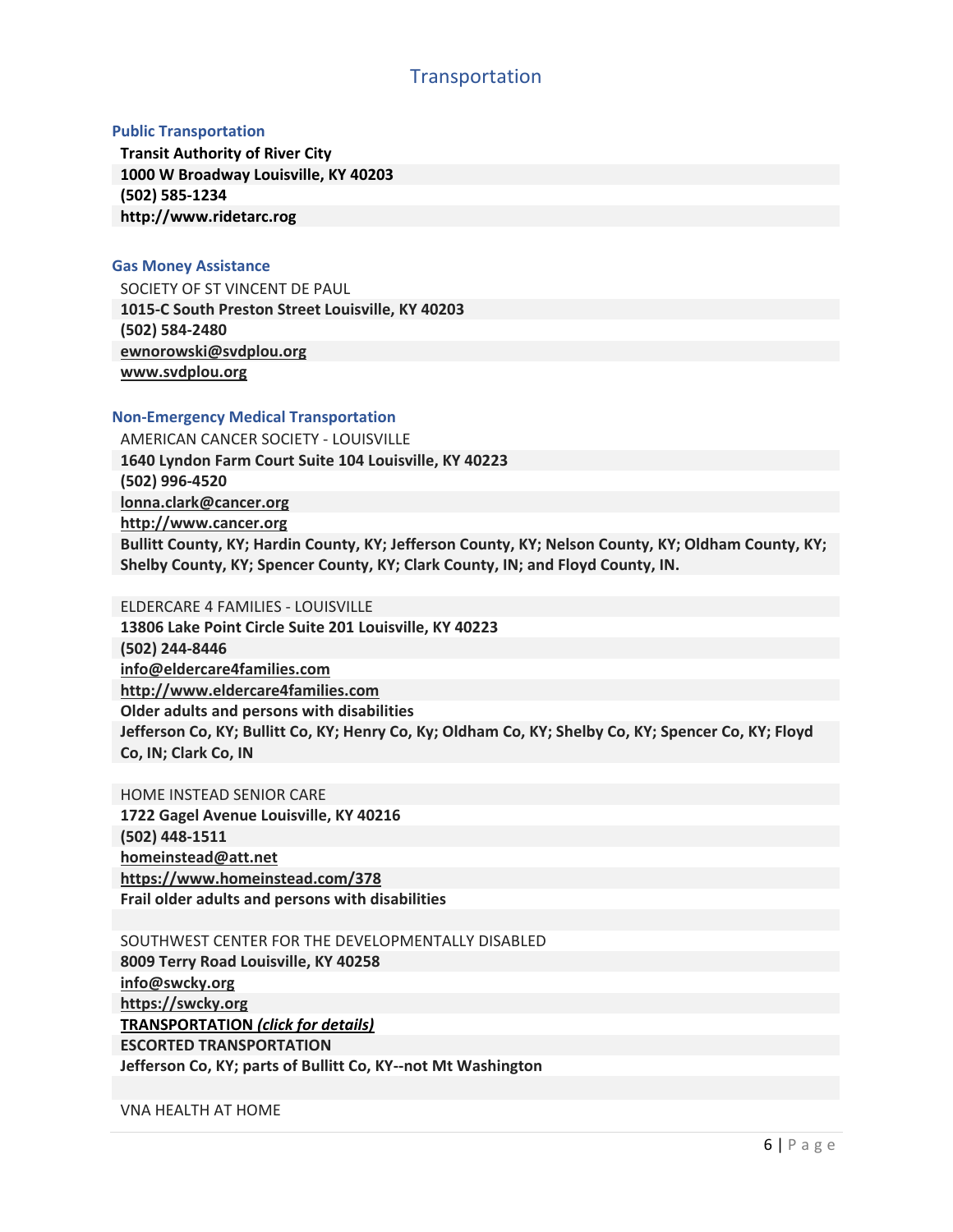<span id="page-9-0"></span>**200 High Rise Drive Suite 373 Louisville, KY 40213 (502) 584-2456 [trishstrulson@kentuckyonehealth.org](mailto:trishstrulson@kentuckyonehealth.org)  <https://www.kentuckyonehealth.org/vnahealthathome> Bullitt Co, KY; Jefferson Co, KY; Oldham Co, KY; Shelby Co, KY**

## Utility Assistance

#### **Payment Assistance**

AMERICAN RED CROSS - LOUISVILLE AREA CHAPTER - BUCKNER **1215 North Highway 393 Buckner, KY 40010 (502) 222-0308 margaret.horstman@redcross.org https://www.redcross.org/local/kentucky.html**

#### BAPTIST FELLOWSHIP CENTER

**1351 Catalpa Street Louisville, KY 40211 (502) 774-2734 bfc@bfcenter.org http://www.bfcenter.org**

#### CENTRAL KENTUCKY COMMUNITY ACTION COUNCIL

**332 Hood Avenue Lebanon, KY 40033 (270) 692-2136 info@ckcac.org http://www.ckcac.org Kentucky counties: Breckinridge, Grayson, Hardin, Larue, Marion, Meade and Washington.**

#### CENTRAL LOUISVILLE COMMUNITY MINISTRIES

**809 South 4th Street First Unitarian Church Louisville, KY 40203 (502) 587-1999 clcmoffice@gmail.com https://www.facebook.com/CentralLouisvilleCommunityMinistries**

#### COMMUNITY ACTION OF SOUTHERN INDIANA

**1613 East Eighth Street Jeffersonville, IN 47130 (812) 288-6451 mwaters@casi1.org www.casi1.org Clark Co, IN; Floyd Co, IN; Harrison Co, IN** EASTERN AREA COMMUNITY MINISTRIES **9104 Westport Road Lower Level John Knox Presbyterian Church Louisville, KY 40242 (502) 426-2824 ext 310 (502) 426-7274 FAX eacmonline@gmail.com ZIP codes 40018, 40222, 40027, 40223, 40241, 40242, 40243, 40245, and parts of 40059**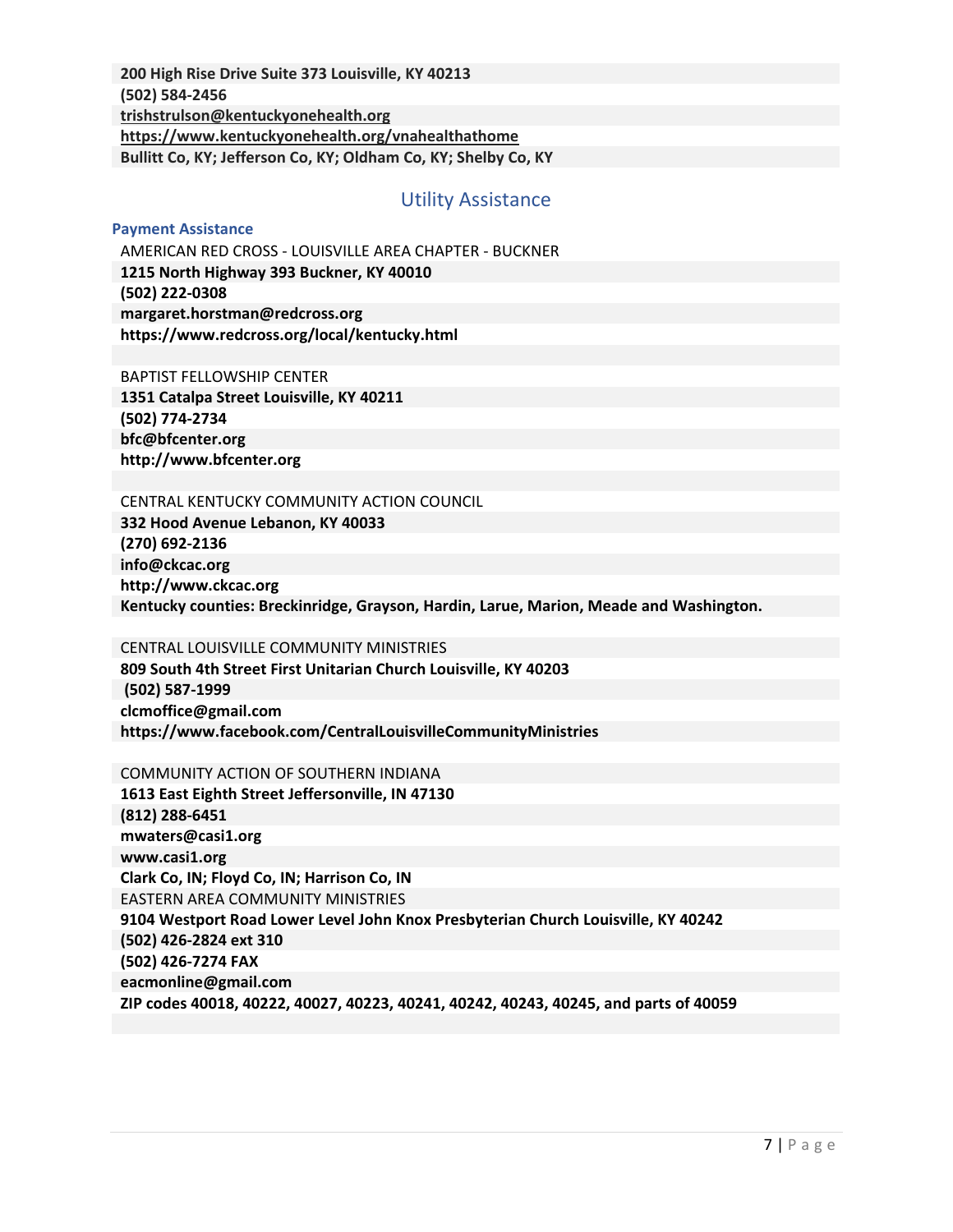FAIRDALE AREA COMMUNITY MINISTRIES **10616 West Manslick Road Fairdale, KY 40118 (502) 367-9519 ginawinbun@att.net www.louisvilleministries.org ZIP code 40118 and a portion of 40219 west of I-65. January through March** 

#### FELLOWSHIP OF CONCERN **(502) 543-6284**

**Residents of Brooks, Hillview and Shepherdsville in ZIP codes 40109, 40165 and 40229.**

FERN CREEK / HIGHVIEW UNITED MINISTRIES

**9300 Beulah Church Road Louisville, KY 40291 (502) 762-9611 ifacdir@fchum.org http://www.fchum.org January - March ZIP Codes 40228 & 40291**

#### HIGHLANDS COMMUNITY MINISTRIES

**1228 East Breckinridge Street Louisville, KY 40204 (502) 671-9701 info@hcmlouisville.org www.hcmlousiville.org Highland residents of ZIP codes 40205 and 40204 in Jefferson Co, KY**

#### JEFFERSONTOWN AREA MINISTRIES

**(502) 267-1055 jamtown99@gmail.com Primary Phone**

#### LOUISVILLE METRO OFFICE OF RESILIENCE AND COMMUNITY SERVICE

**701 West Ormsby Avenue 2nd Floor Louisville, KY 40203 (502) 574-1157 communityservicesrevitalizationmail@louisvilleky.gov Electric bill: offered only during specific times in the summer months**

MINISTRIES UNITED OF SOUTH CENTRAL LOUISVILLE **1207 Hart Avenue Louisville, KY 40213 (502) 363-9087 muscl@mw.twcbc.com https://www.muscl.org By appointment only. No walk-ins. Residents of 40213, 40217, 40219 (east of I-65), and 40229 of Louisville in Jefferson Co, KY** 

NEIGHBORHOOD PLACE **701 W Ormsby Ave Suite 201Louisville, KY 40203 (502) 574-4377 info@louisvilleky.gov https://louisvilleky.gov/government/neighborhood-place/**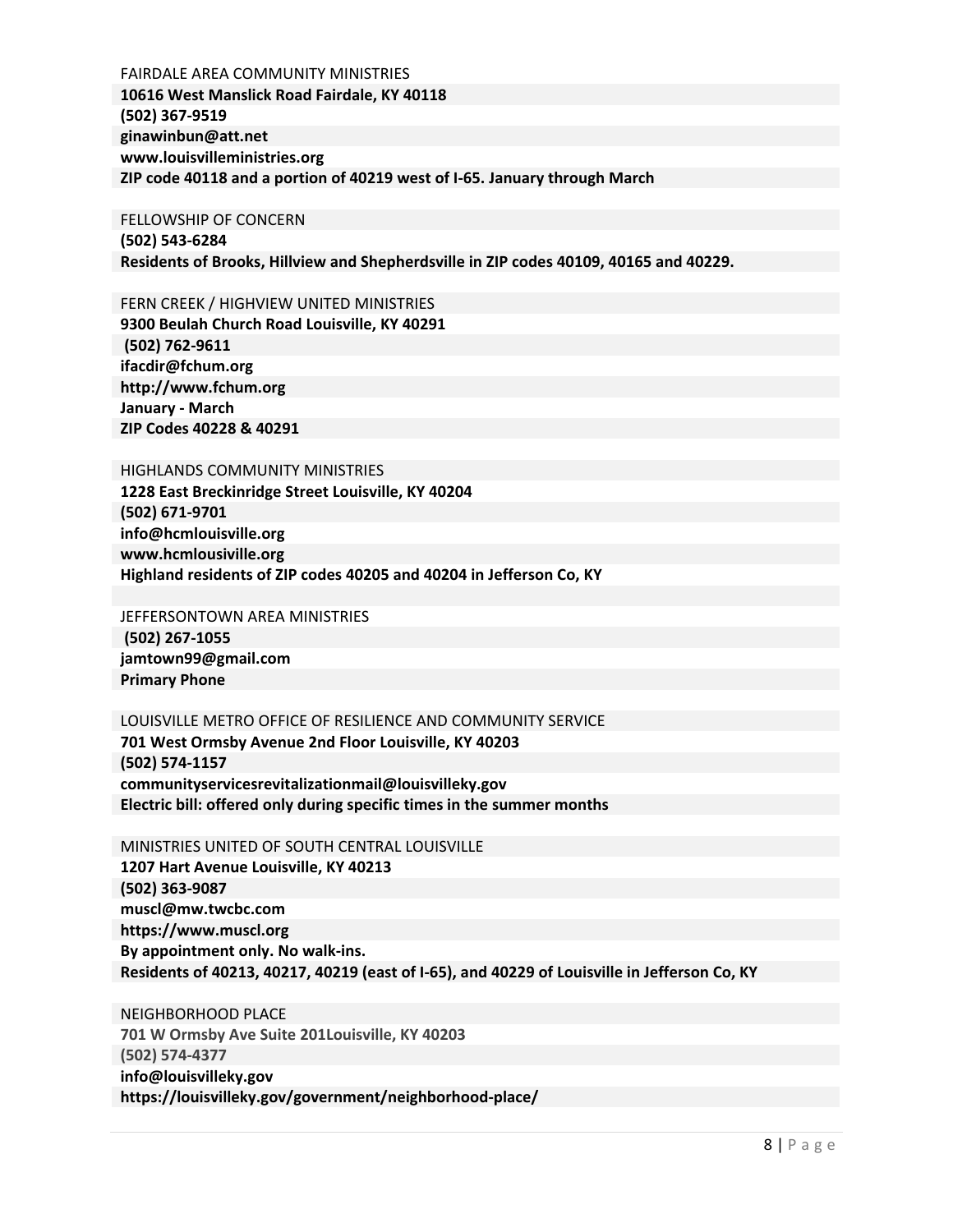SISTER VISITOR CENTER **2235 West Market Street Louisville, KY 40212 (502) 776-0155 https://cclou.org/sister-visitor-center January thru March ZIP codes 40203, 40211, and 40212**

SOCIETY OF ST VINCENT DE PAUL - UC **1015-C South Preston Street Louisville, KY 40203 (502) 584-2480 ext 345 ewnorowski@svdplou.org www.svdplou.org**

#### SOUTH EAST ASSOCIATED MINISTRIES

**6500 Six Mile Lane Louisville, KY 40218 (502) 499-2059 seam@iglou.com http://www.seamlouisville.org**

#### SOUTH LOUISVILLE COMMUNITY MINISTRIES

**415 1/2 West Ashland Avenue Louisville, KY 40214 (502) 367-6445 slcm@slcm.org http://www.slcm.org ZIP code 40208, 40209, 40214 and 40215.**

#### SOUTHWEST COMMUNITY MINISTRIES

**8504 Terry Road Louisville, KY 40258 (502) 935-0310 sarah@swcmlouisville.com http://www.southwestcommunityministries.org ZIP codes 40258, 40272, and the Jefferson County portion of 40177.**

#### ST MARY CATHOLIC CHURCH - NEW ALBANY

**415 East Eighth Street New Albany, IN 47150 (812) 944-0417 info@stmarysna.org**

#### ST MATTHEWS AREA MINISTRIES

**201 Biltmore Road Beechwood Baptist Church Louisville, KY 40207 (502) 893-5704 sarahbanks@stmam.com http://www.stmam.com Louisville, KY ZIP code 40207** 

#### UNITED CRESCENT HILL MINISTRIES

**150 South State Street Louisville, KY 40206 (502) 893-0346 klitanga@uchmlouky.org http://www.uchmlouky.org Zip code 40206**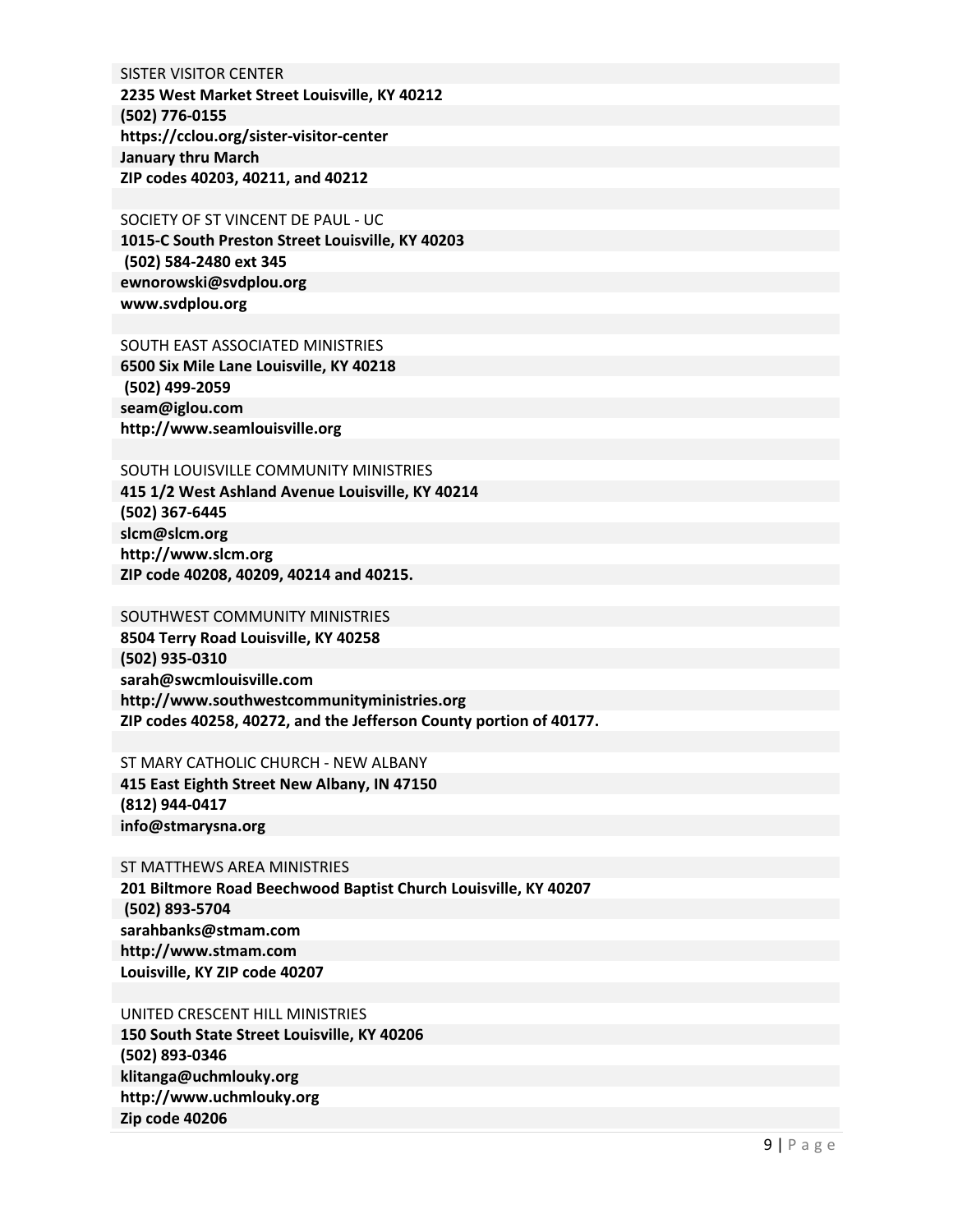WALNUT STREET CHURCH - COMMUNITY MINISTRIES **220 West St Catherine Street Christian Activities Building Louisville, KY 40203 (502) 589-3454 info@walnutstreet.org http://www.walnutstreet.org Limited Service Area: must live between Brook Street and 8th Street (East to West) and Broadway to Eastern Parkway (North to South). Parts of ZIP codes 40203 and 40208 of Louisville in Jefferson Co, KY**

WEST LOUISVILLE COMMUNITY MINISTRIES **3146 West Broadway Louisville, KY 40211 (502) 409-7371 sphinxcasi@hotmail.com http://www.mywlcm.org ZIP codes: 40210 and 40211**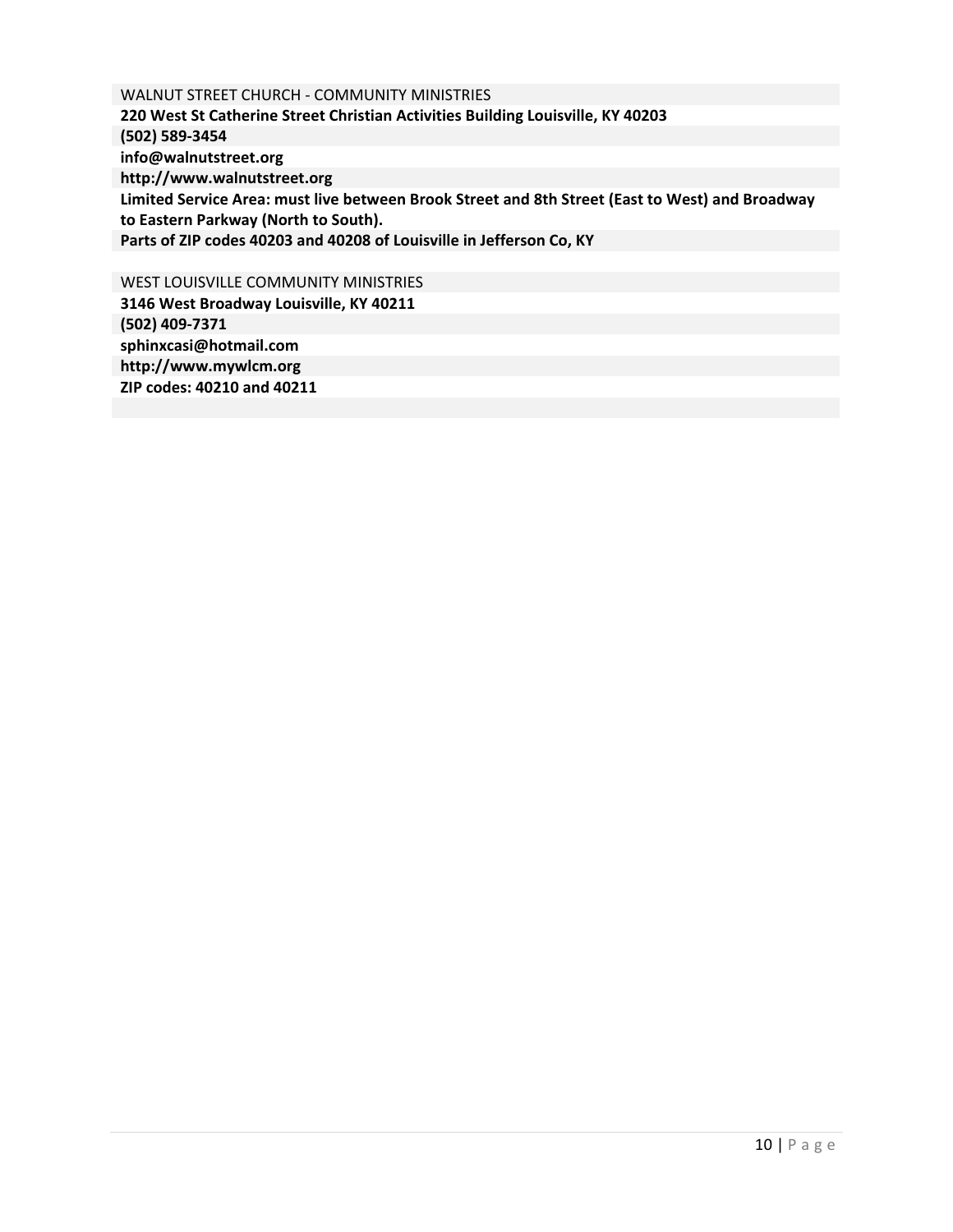# **COMMUNITY** SERVICE

# MedQuest. **COLLEGE**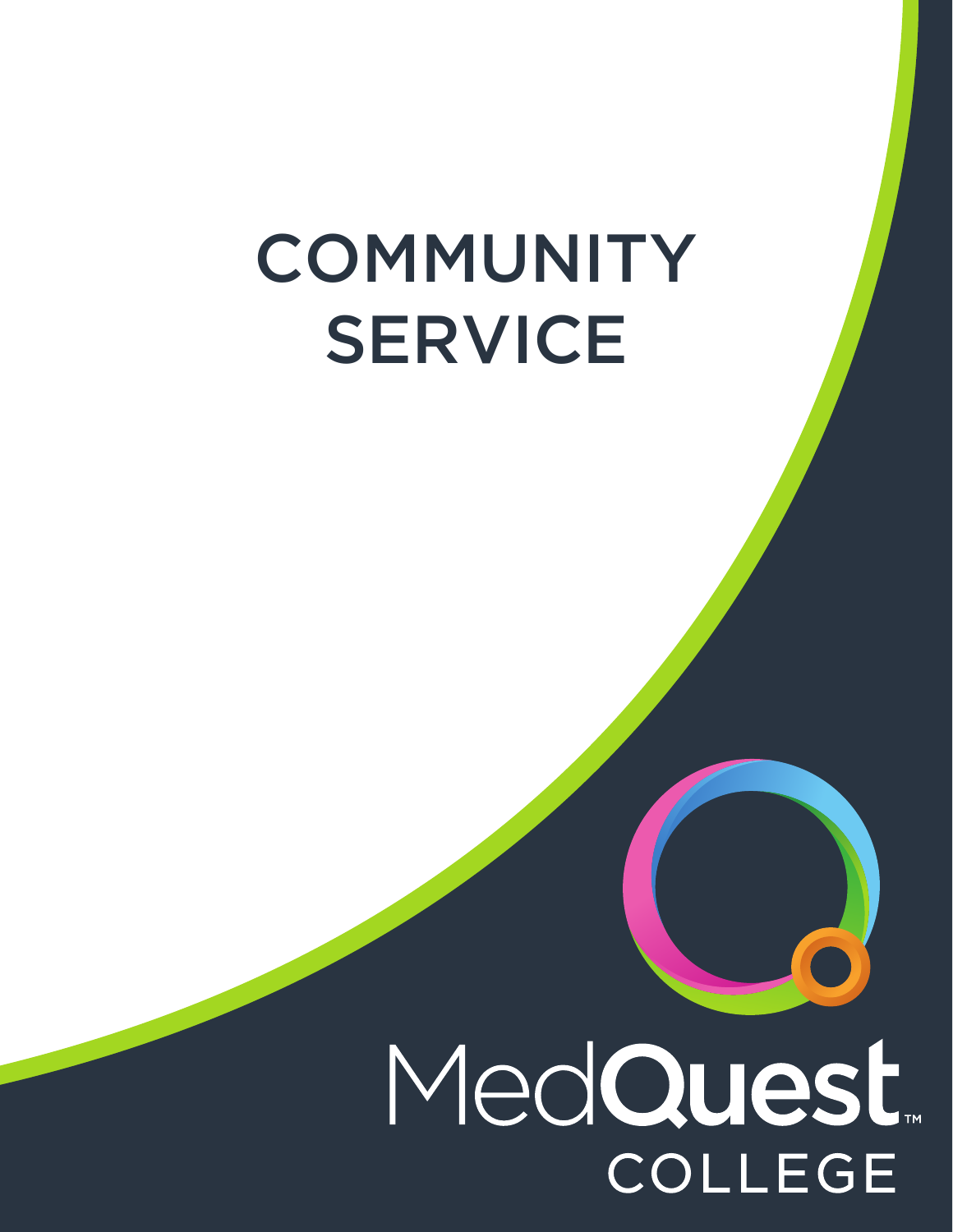#### <span id="page-14-0"></span>**COMMUNITY ACTION**

LOUISVILLE METRO OFFICE OF RESILIENCE AND COMMUNITY SERVICE - UC **701 West Ormsby Avenue 2nd Floor Louisville Metro Government Louisville, KY 40203 (502) 574-4377 [CommunityServicesRevitalizationMail@louisvilleky.gov](mailto:CommunityServicesRevitalizationMail@louisvilleky.gov)  <http://www.louisvilleky.gov/government/community-services>**

#### **Volunteer Opportunities**

**Big Brother, Big Sister Trish Tobbe 1519 Gardiner Lane Louisville, KY 40218 (502) 587-0494 Habit for Humanity 502.805.2269 ttobbe@louisvillehabitat.org**

#### **Norton Hospital**

[Christie Leigh Wells](mailto:christieleigh.wells@nortonhealthcare.org) **Volunteer Services 200 E. Chestnut St. Louisville, KY 40202 (502) 629-8252**

**Ronald McDonald House Charities of Kentuckiana 550 S. First Street Louisville, Kentucky 40202 (502) 581-1416**

**Salvation Army 911 S Brook St Louisville, KY 40201 Telephone: 502.671.4900 Email: roy.williams@uss.salvationarmy.org Website: http://salvationarmylouisville.org**

**University of Louisville Hospital Terri Green, Volunteer Service Manager 502-562-3416 Terrilyn.green@ulh.org**

**Wayside Christion Mission 432 E. Jefferson St. Louisville, KY 40202 502-584-3482 http://www.waysidechristianmission.org/ are from 8 a.m. to 12 p.m. or from 12 p.m. to 4 p.m.**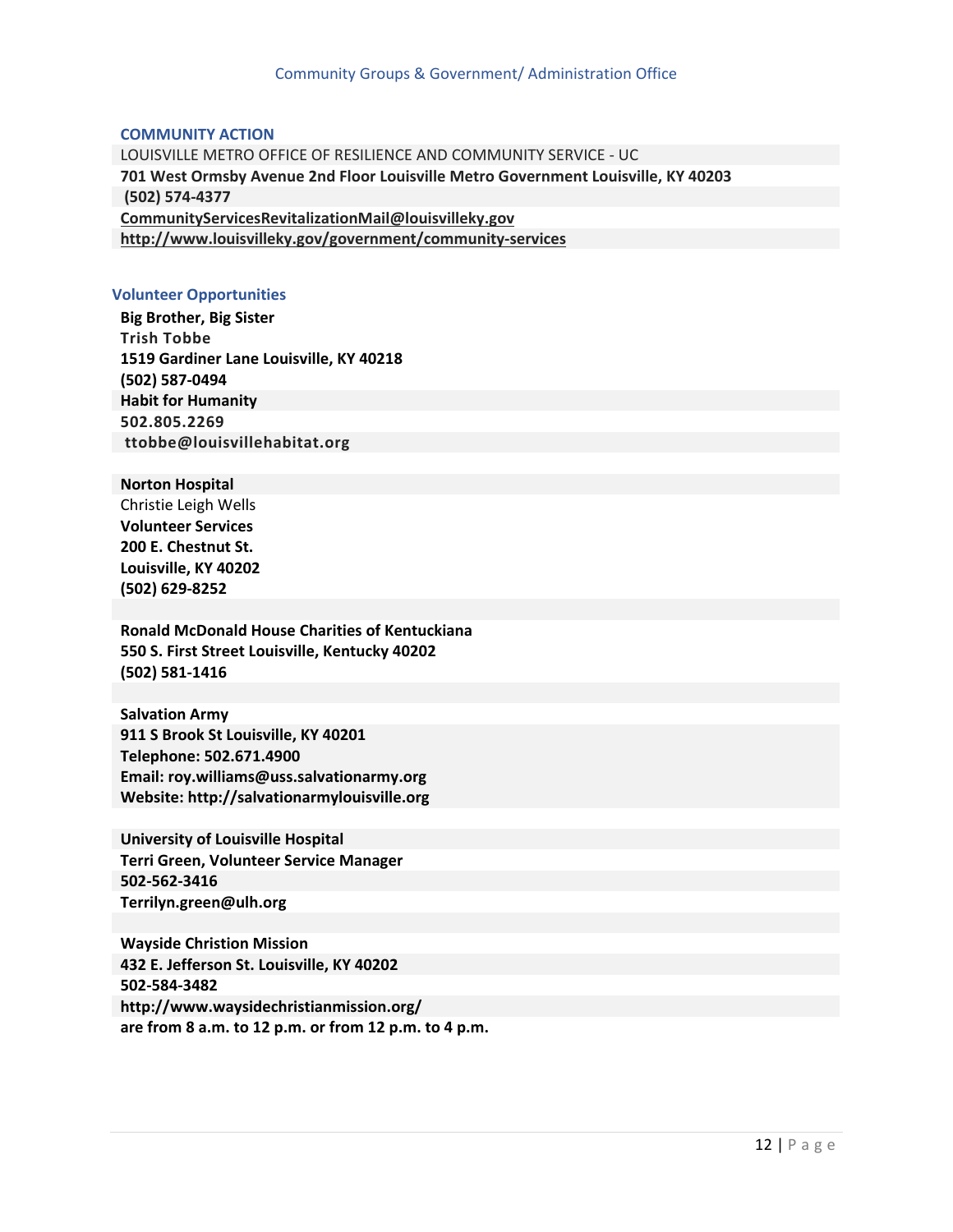# EDUCATION AND LEARNING

# MedQuest. **COLLEGE**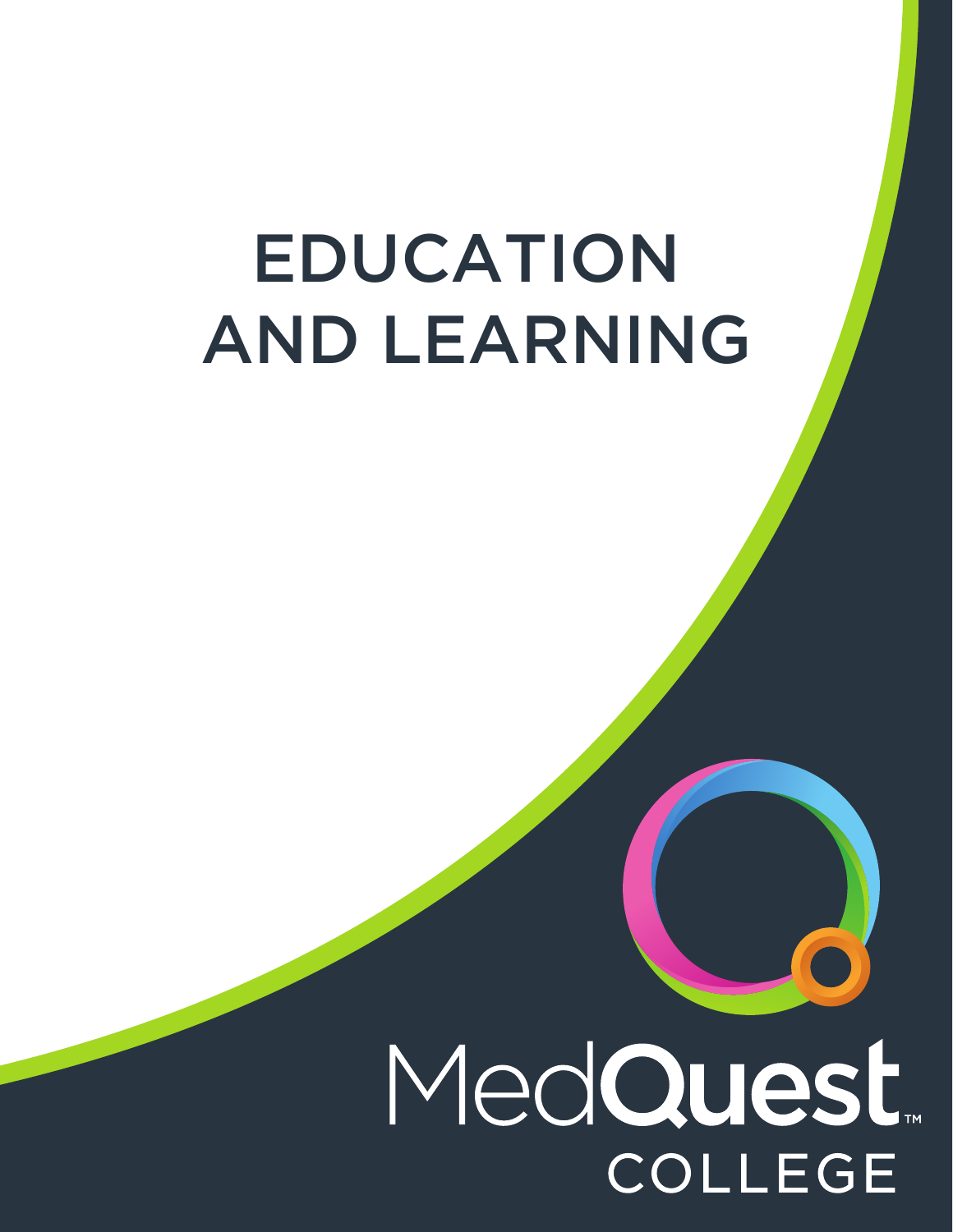## Education Programs

#### <span id="page-16-0"></span>**Adult Basic Education**

AMERICANA WORLD COMMUNITY CENTER **4801 Southside Drive Louisville, KY 40214 (502) 485-7900 [info@americanacc.org](mailto:info@americanacc.org) [www.americanacc.org/adult-learning](http://www.americanacc.org/adult-learning) Jefferson Co, KY**

JEFFERSON COUNTY PUBLIC SCHOOLS - BROWN SCHOOL **546 South First Street Louisville, KY 40202 (502) 485-8216** 

**(502) 485-3400 Administrative Adult & Continuing Education**

LOUISVILLE CENTRAL COMMUNITY CENTERS

**1300 West Muhammad Ali Boulevard 2nd Floor Louisville, KY 40203 (502) 583-8821 [dgrant@lcccnews.org](mailto:dgrant@lcccnews.org) [http://www.lcccnews.org](http://www.lcccnews.org/) Targets ZIP code 40203 of Louisville, KY and surrounding west Louisville neighborhoods.**

WESLEY HOUSE COMMUNITY SERVICES **5114 Preston Highway Louisville, KY 40213 (502) 968-8231 [drcwesleyh@gmail.com](mailto:drcwesleyh@gmail.com) [http://www.wesleyhouseky.org](http://www.wesleyhouseky.org/)**

#### **Adult Literacy Programs**

BARDSTOWN / NELSON COUNTY ADULT AND COMMUNITY EDUCATION **407 South Third Street Bardstown, KY 40004 (502) 331-6242 [diane.bratcher@bardstown.kyschools.us](mailto:diane.bratcher@bardstown.kyschools.us) <http://www.bardstown.kyschools.us/bacec.aspx>**

FLOYD COUNTY LIBRARY **180 West Spring Street New Albany, IN 47150 (812) 944-8464 [pgibbs@nafcibrary.org](mailto:pgibbs@nafcibrary.org)  [http://www.nafclibrary.org](http://www.nafclibrary.org/) Clark Co, IN; Floyd Co, IN and Harrison Co, IN**

JEFFERSON COUNTY PUBLIC SCHOOLS **3332 Newburg Road Vanhoose Education Center Louisville, KY 40218 (502) 485-8317 [taylor.utley@jefferson.kyschools.us](mailto:taylor.utley@jefferson.kyschools.us)**

**<https://www.jefferson.kyschools.us/literacy-summer-programs>**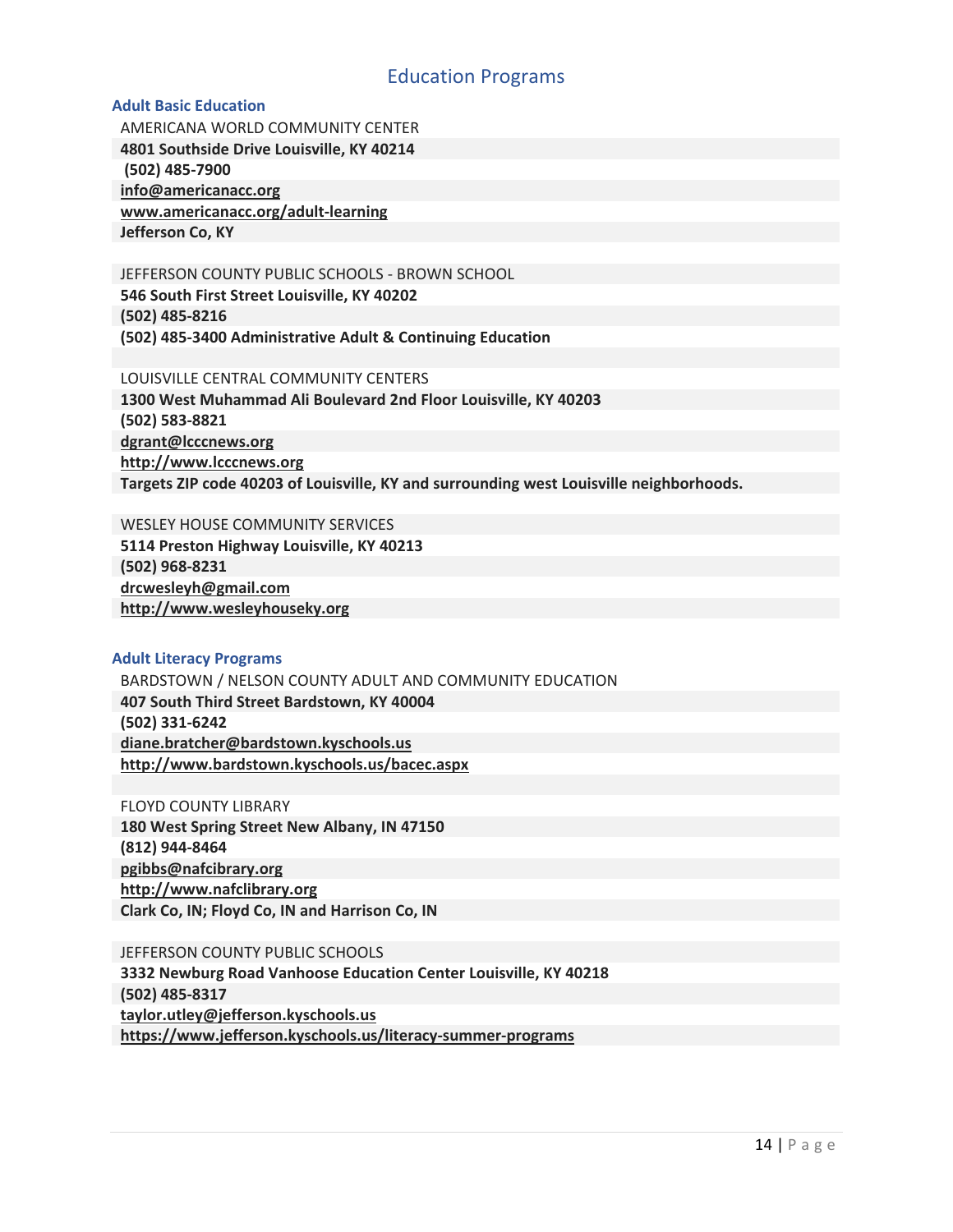<span id="page-17-0"></span>JEFFERSON COUNTY PUBLIC SCHOOLS - BROWN SCHOOL **546 South First Street Louisville, KY 40202 (502) 485-3400 [mary.kaberle@jefferson.kyschools.us](mailto:mary.kaberle@jefferson.kyschools.us)  <https://www.jefferson.kyschools.us/department/adult-continuing-education>**

#### **GED**

COMMUNITY ACTION OF SOUTHERN INDIANA **1613 East Eighth Street Jeffersonville, IN 47130 (812) 288-6451 [pellis@casi1.org](mailto:pellis@casi1.org)  [http://www.casi1.org](http://www.casi1.org/)**

KENTUCKIANAWORKS - YOUTH CAREER CENTER - LOUISVILLE **612 South 4th Street Suite 400 Louisville, KY 40202 (502) 574-4115 [https://www.kentuckianaworks.org](https://www.kentuckianaworks.org/)**

#### English as a Second Language

AMERICANA WORLD COMMUNITY CENTER **4801 Southside Drive Louisville, KY 40214 (502) 366-7813 info@americanacc.org www.americonacc.org**

JCPS ADULT EDUCATION **Services: English as a Second Language (502) 485-7900 Other Adult Education Center (JCPS)**

UC 0ST FAMILY EDUCATION PROGRAM **Services: English as a Second Language (502) 366-7813** 

BACKSIDE LEARNING CENTER **Backside of Churchill Downs Louisville, KY 40208 sstanley@backsidelearningcenter.org https://www.backsidelearningcenter.org**

#### CATHOLIC CHARITIES OF LOUISVILLE

CATHOLIC CHARITIES OF LOUISVILLE - MIGRATION AND REFUGEES SERVICES OFFICE / ESL SCHOOL **2220 West Market Street Louisville, KY 40212 (502) 873-2566 charities@archlou.org www.catholiccharitieslouisville.org** 

EASTERN AREA COMMUNITY MINISTRIES **9104 Westport Road Lower Level John Knox Presbyterian Church Louisville, KY 40242 (502) 426-2824 ext 310 eacmonline@gmail.com**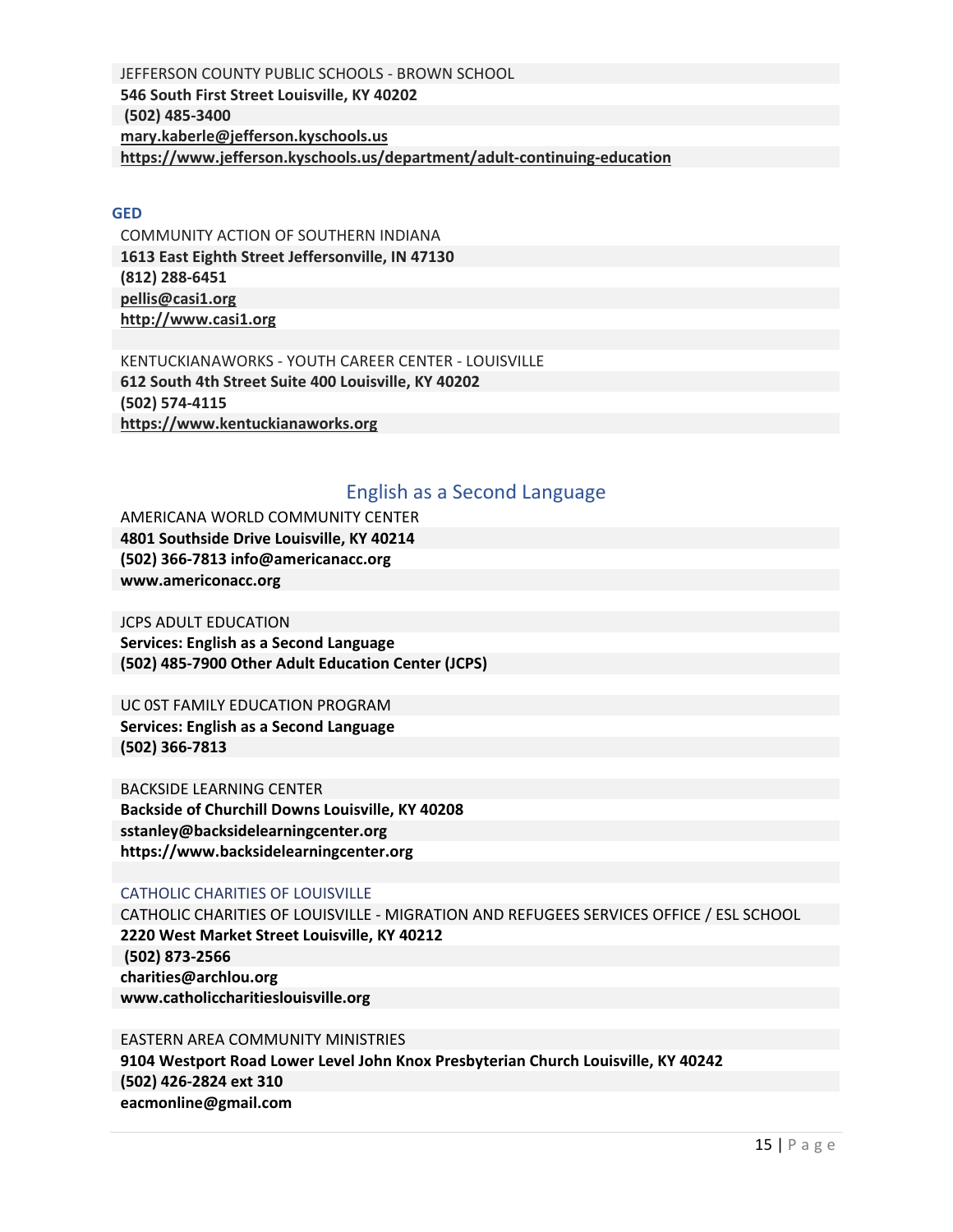<span id="page-18-0"></span>**http://www.eacmonline.org ZIP codes 40018, 40222, 40027, 40223, 40241, 40242, 40243, 40245, and parts of 40059** 

KENTUCKY REFUGEE MINISTRIES **969-B Cherokee Road Louisville, KY 40204 (502) 479-9180 info@kyrm.org https://kyrm.org**

LOUISVILLE FREE PUBLIC LIBRARY - MAIN BRANCH **301 York Street Louisville, KY 40203 (502) 574-1611 (502) 574-1611 Service/Intake Primary Phone julie.skoskie@lfpl.org http://www.lfpl.org**

WESLEY HOUSE COMMUNITY SERVICES **5114 Preston Highway Louisville, KY 40213 (502) 968-8231 drcwesleyh@gmail.com http://www.wesleyhouseky.org**

## Education Support Services

#### **Return to Education Support**

FAMILY SCHOLAR HOUSE **403 Reg Smith Circle Louisville, KY 40208 (502) 584-8090 kadams@familyscholarhouse.org http://familyscholarhouse.org** 

OFFICE OF EMPLOYMENT AND TRAINING - KENTUCKY CAREER CENTER - DOWNTOWN LOUISVILLE **600 West Cedar Street Louisville, KY 40202 (502) 595-4003 www.55000degrees.org/degreeswork**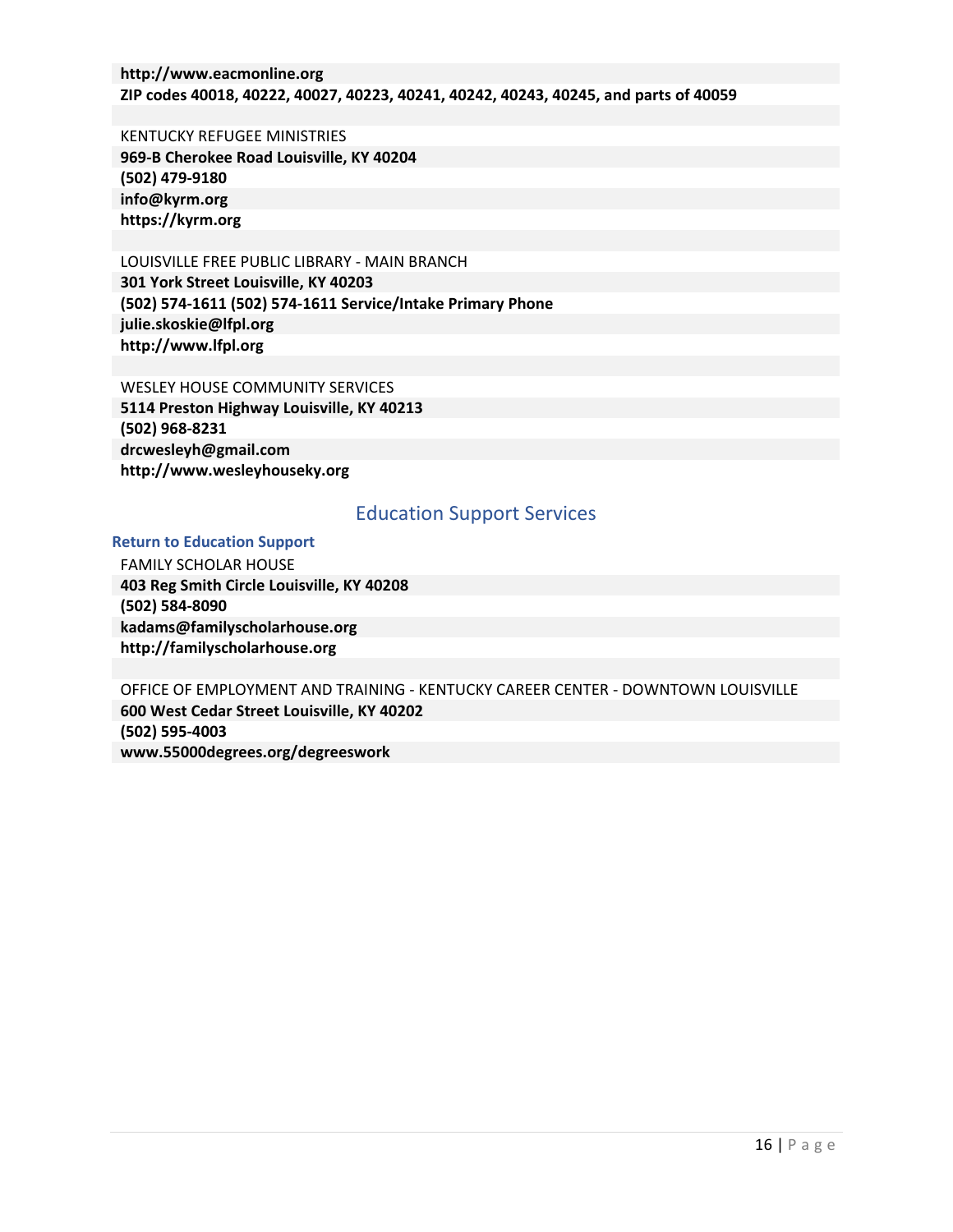# FAMILY SERVICES

# MedQuest. **COLLEGE**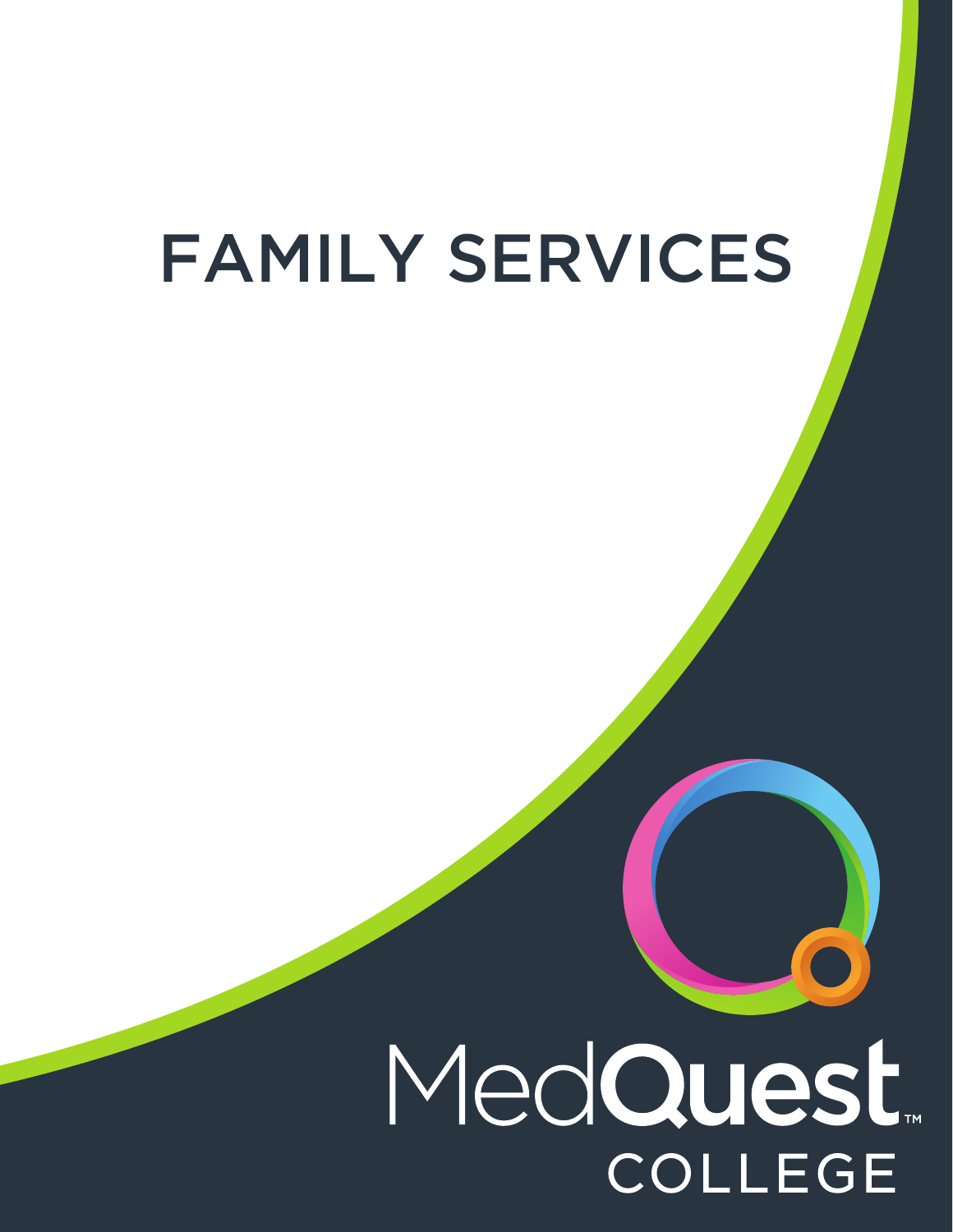# Family Support

### <span id="page-20-0"></span>**Parenting Skills Classes**

CENTERSTONE - BELLEWOOD **11103 Park Road Louisville, KY 40223 (502) 245-4171 https://centerstone.org/locations/kentucky Bullitt Co, KY; Henry Co, KY; Jefferson Co, KY; Oldham Co, KY; Shelby Co, KY; Spencer Co, KY and Trimble Co, KY**

2NOT1: FATHERHOOD & FAMILIES **1600 West St Catherine Street Louisville, KY 40210 (502) 509-9637 2not1info@2not1.org**

CATHOLIC CHARITIES OF LOUISVILLE - UC **2911 South 4th Street Louisville, KY 40208 charities@archlou.org https://cclou.org**

#### CHOICES LIFE RESOURCE CENTER

**2656 Charlestown Road New Albany, IN 47150 (812) 941-0872 info@choiceslrccares.org https://choiceslrc.org Clark Co, IN; Floyd Co, IN, Harrison Co, IN; Jefferson Co, KY**

# CLARK COUNTY YOUTH SHELTER AND FAMILY SERVICES, INC.

**118 East Chestnut Street Jeffersonville, IN 47130 (812) 284-5229 ccadmin@ccysfs.org http://www.ccysfs.org Southern Indiana and Louisville**

#### GOLDEN ARROW CENTER FOR MOTHERS AND CHILDREN **626 South Shelby Street Louisville, KY 40202**

**(502) 589-3537 goldenarrowcenter@stmartinoftourschurch.org www.louisville-catholic.net/goldenarrow**

#### NEIGHBORHOOD PLACE

**1411 Algonquin Parkway Mabel Wiggins Center Louisville, KY 40210 (502) 634-6050 info@louisvilleky.gov https://louisvilleky.gov/government/neighborhood-place/bridges-hope-np ZIP codes 40202, 40203, 40208, 40210 and parts of 40215 and 40217**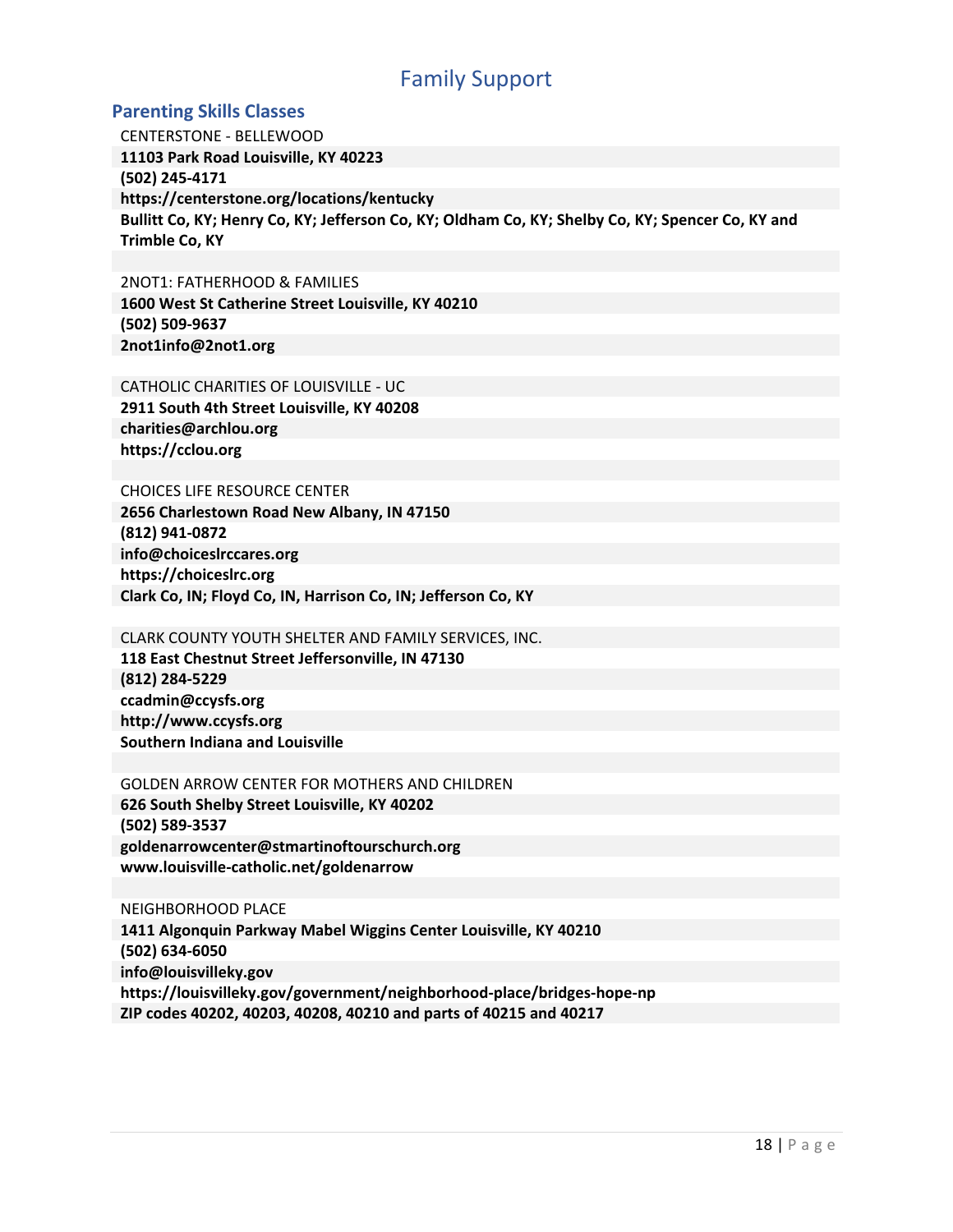#### **Holiday Gifts/Toy Donations**

AUTTIE WORLD, INC. **101 N. 7th Street Louisville, KY 40202 (502) 753-7575 information@auttieworld.org https://www.auttieworld.org**

#### CENTRAL KENTUCKY COMMUNITY ACTION COUNCIL

**332 Hood Avenue Lebanon, KY 40033 (270) 692-2136 info@ckcac.org [http://www.ckcac.org](http://www.ckcac.org/) Kentucky counties: Breckinridge, Grayson, Hardin, Larue, Marion, Meade, Nelson and Washington.**

#### EASTERN AREA COMMUNITY MINISTRIES

**9104 Westport Road Lower Level John Knox Presbyterian Church Louisville, KY 40242 (502) 426-2824 ext 310 eacmonline@gmail.com http://www.eacmonline.org 40018, 40222, 40027, 40223, 40241, 40242, 40243, 40245, and parts of 40059 in Jefferson Co, KY.**

#### HOPE SOUTHERN INDIANA

**1200 Bono Road Brown-Starks Neighborhood Place New Albany, IN 47150 (812) 948-9248 info@interfaithinc.org http://www.hopesi.org Floyd Co, IN**

### SALVATION ARMY OF LOUISVILLE

**911 South Brook Street Louisville, KY 40203 (502) 671-4935 david.yarmuth@uss.salvationarmy.org http://www.salvationarmylouisville.org**

#### SOUTHWEST COMMUNITY MINISTRIES

**8504 Terry Road Louisville, KY 40258 (502) 935-0310 bkm428@gmail.com http://www.southwestcommunityministries.org ZIP codes 40258, 40272, and the Jefferson County portion of 40177.**

#### ST MATTHEWS AREA MINISTRIES

**201 Biltmore Road Beechwood Baptist Church Louisville, KY 40207 (502) 893-0205 sarahbanks@stmam.com http://www.stmam.com ZIP code 40207**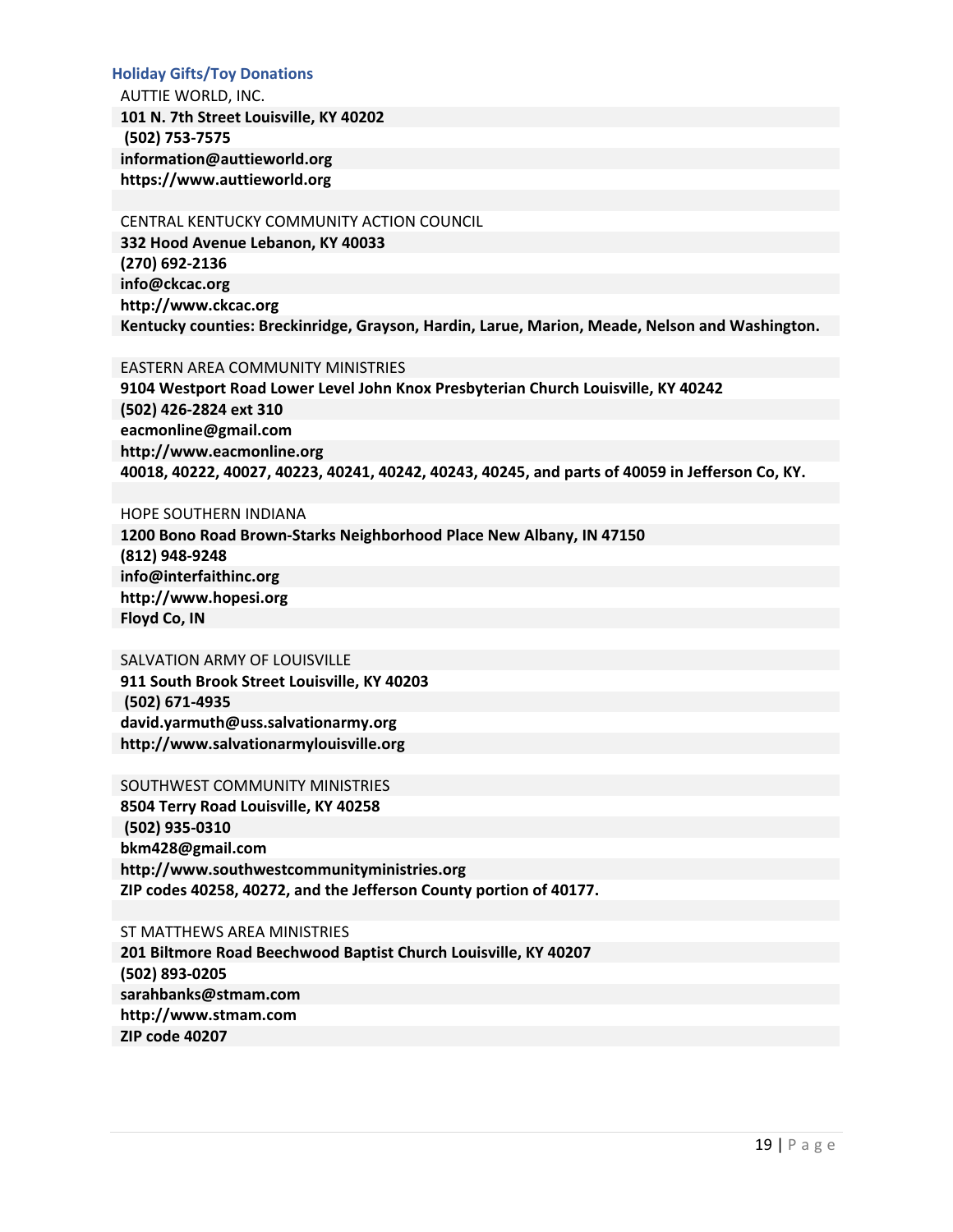WAYSIDE CHRISTIAN MISSION - HOTEL LOUISVILLE **120 West Broadway Louisville, KY 40202 (502) 584-3711 tim@waysidechristianmission.org**  http://www.waysidechristianmission.org

# **24 hour/ Late Night Childcare**

St. Matthew Christian Child Care **1133 Lavista Way Louisville, KY 40219 (502)709-4339 st.matthewchristianchildcare@yahoo.com https://www.stmatthewcc.com/**

Little People Academy **8040 New Lagrange Road Louisville, KY 40222 (502) 290-9300 info@24HourLittlePeopleAcademy.com http://24hourlittlepeopleacademy.com/**

Excellence in learning **3797 Poplar Level Road Louisville, KY 40213 (502)384-2122 https://excellenceinlearning.business.site/**

Les Petites Academies **4000 Bardstown Road Louisville, KY 40218 (502)365-3415 https://les-petites-academies.business.site/?utm\_source=gmb&utm\_medium=referral**

Little Achievers Academy II **4610 Taylorsville Road Louisville, KY 40220 (502)822-1700 https://littleachieversacademy2.business.site/?utm\_source=googlemybusiness&utm\_medium=refe rral** 

Bullfrogs and Butterflies Enrichment Center **3935 Bank Street Louisville, KY 40212 (502)772-6158 12am**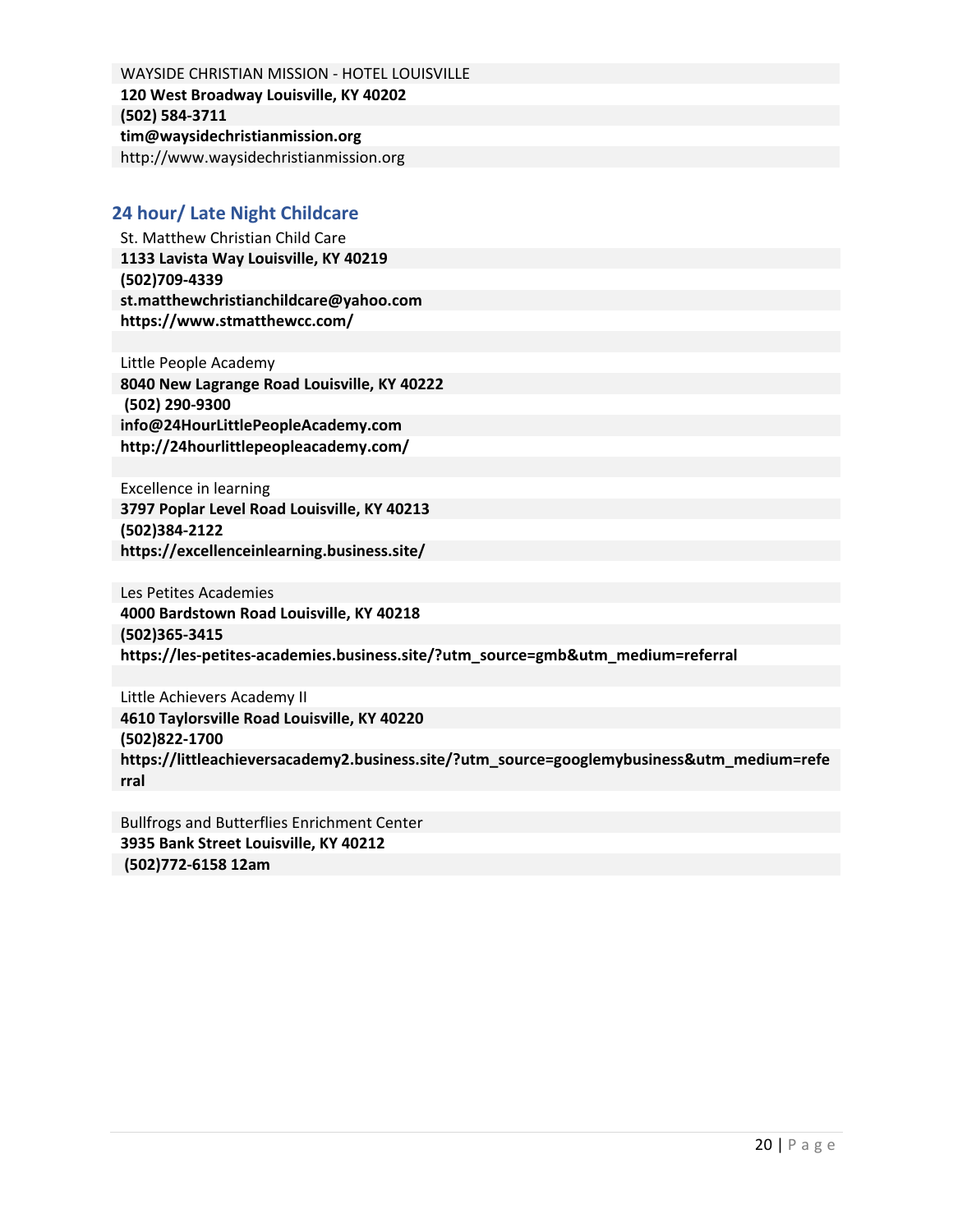# MENTAL HEALTH AND ADDICTION

# MedQuest. **COLLEGE**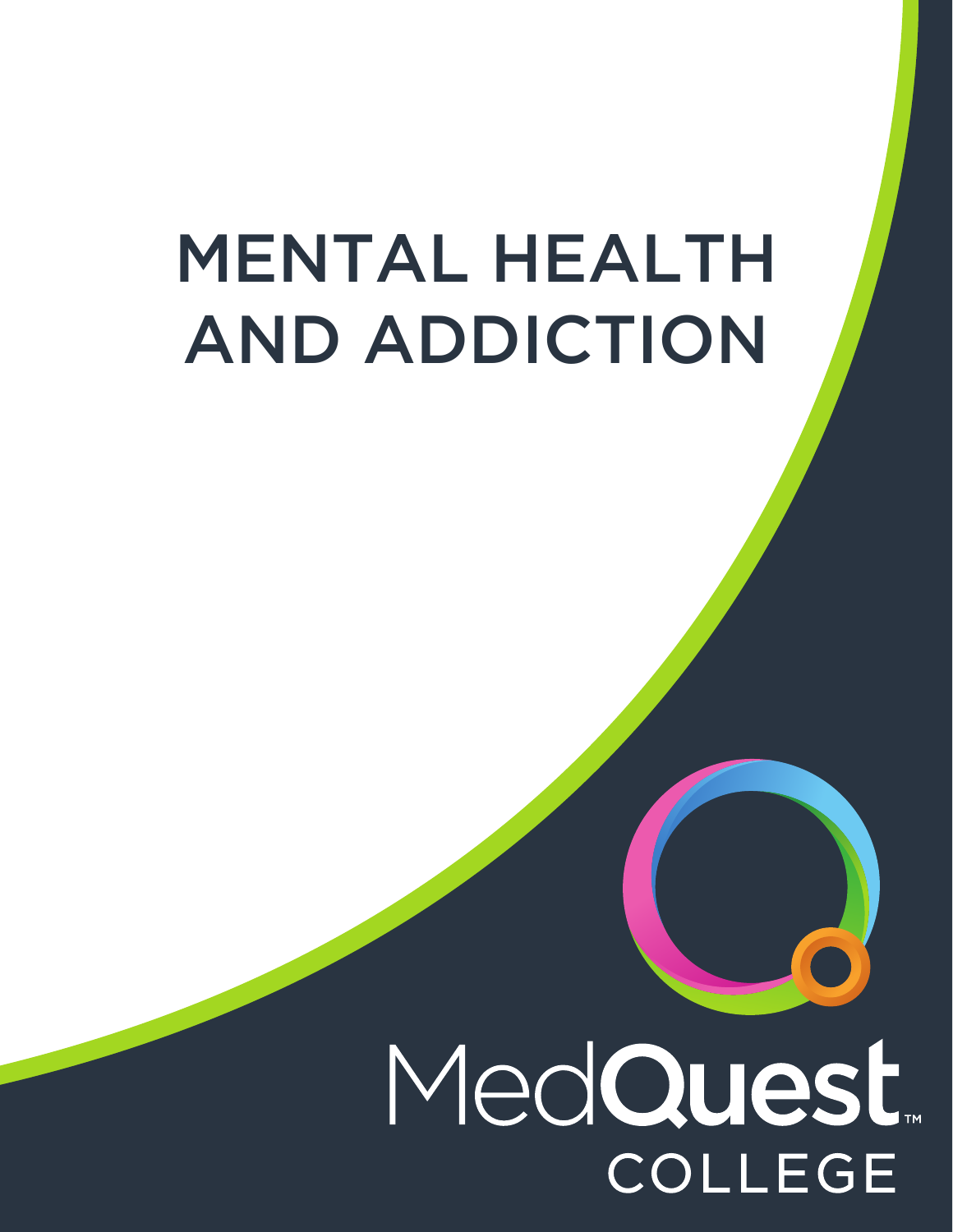# Inpatient Substance/ Alcohol Use and Addiction Service

<span id="page-24-0"></span>Brook Hospitals **8521 LaGrange Road Louisville, KY 40242 (502) 426-6380 [meg.wilson@uhsinc.com](mailto:meg.wilson@uhsinc.com)  [http://www.thebrookhospitals.com](http://www.thebrookhospitals.com/)**

Center for Behavioral Health **1402-A Browns Lane Louisville, KY 40207 (502) 894-0234** 

CENTERSTONE ADDICTION RECOVERY CENTER **600 South Preston Highway Louisville, KY 40202 (502) 583-3951 [scott.hesseltine@centerstone.org](mailto:scott.hesseltine@centerstone.org) <https://centerstone.org/locations/kentucky>**

The Healing Place **https://www.thehealingplace.org/ Men's Campus 1020 W Market Street Louisville, KY 40202 (502) 583-0369 Women's Campus 1503 S 15th St, Louisville, KY 40210 (502) 568-6680** 

LIFESPRING HEALTH SYSTEMS - RECOVERY CAMPUS AND PRIMARY CARE SERVICES CENTER **1036 Sharon Drive Jeffersonville, IN 47130 (812) 280-6606 [info@lifespringhealthsystems.org](mailto:info@lifespringhealthsystems.org)  <http://www.lifespringhealthsystems.org/about-us/programs-and-services/recovery-campus>**

OUR LADY OF PEACE **2020 Newburg Road Louisville, KY 40205 (502) 451-3330 [kellygillooly@kentuckyonehealth.org](mailto:kellygillooly@kentuckyonehealth.org)  [www.KentuckyOneHealth.org/our-lady-of-peace](http://www.kentuckyonehealth.org/our-lady-of-peace)**

CENTER MINISTRIES **733 East Jefferson Street Louisville, KY 40202 (502) 584-6543 [jason@recenterministries.org](mailto:jason@recenterministries.org)  <https://recenterministries.org/lifechange/#lifechangerecovery>**

WAYSIDE CHRISTIAN MISSION **432 East Jefferson Street Louisville, KY 40202 (502) 345-7080 [tim@waysidechristianmission.org](mailto:tim@waysidechristianmission.org)  [http://www.waysidechristianmission.org](http://www.waysidechristianmission.org/)**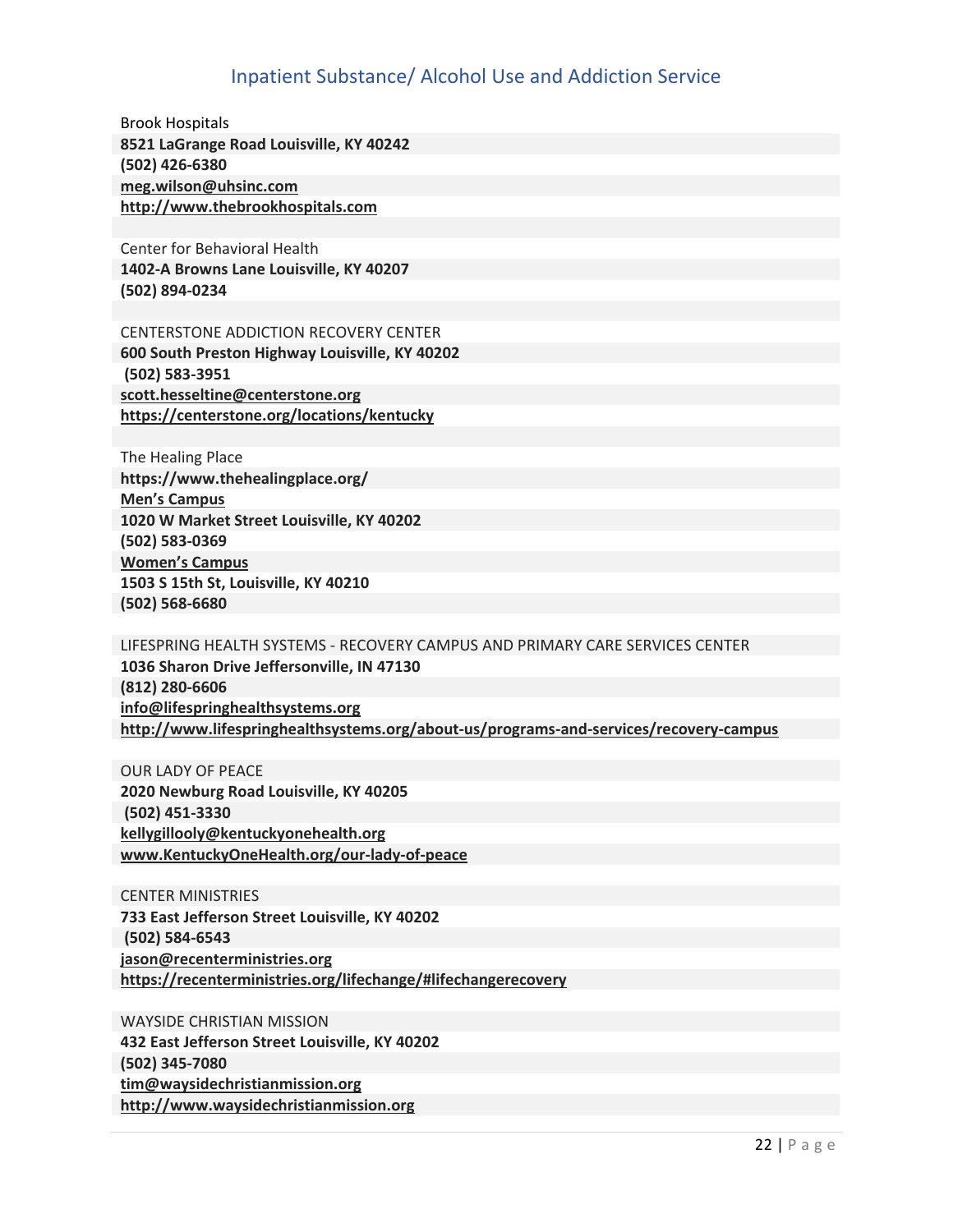#### <span id="page-25-0"></span>**Services: Residential Substance Use Disorder Treatment Facilities**

WELLSTONE REGIONAL HOSPITAL **2700 Vissing Park Road Jeffersonville, IN 47130 (812) 284-8000 [http://www.wellstonehospital.com](http://www.wellstonehospital.com/) Services: Inpatient Medically Assisted Alcohol Detoxification.** 

# Outpatient Substance/ Alcohol Use and Addiction Service

Center for Behavioral Health **1402-A Browns Lane Louisville, KY 40207 (502) 894-0234** 

CleanSlate **210 E. Gray Street Suite 803 Louisville, KY 40202 (502) 238-9462 https://www.cleanslatecenters.com/louisville-kentucky**

Landmark Recovery **4112 Fern Valley Rd. Suite A Louisville, KY 40219 (502)221-3932 landmarkrecovery.com**

MORTON CENTER **1028 Barret Avenue Louisville, KY 40204 (502) 451-1221 pmcintosh@themortoncenter.org http://www.themortoncenter.org**

Renew Recovery **9702 Stonestreet Rd #120, Louisville, KY 40272 (502) 208-2944 https://renewrecovery.com/louisville** 

# Mental Health Assessment, Treatment, & Social Support

**Mental Health Services**

CHILDPLACE **2420 East 10th Street Jeffersonville, IN 47130 (812) 282-8248 info@childplace.org http://www.childplace.org**

#### KENTUCKY CHAPTER OF THE AMERICAN FOUNDATION FOR SUICIDE PREVENTION

**Confidential Address (502) 648-9451 louisvilleky@afsp.org https://afsp.org/chapter/afsp-kentucky**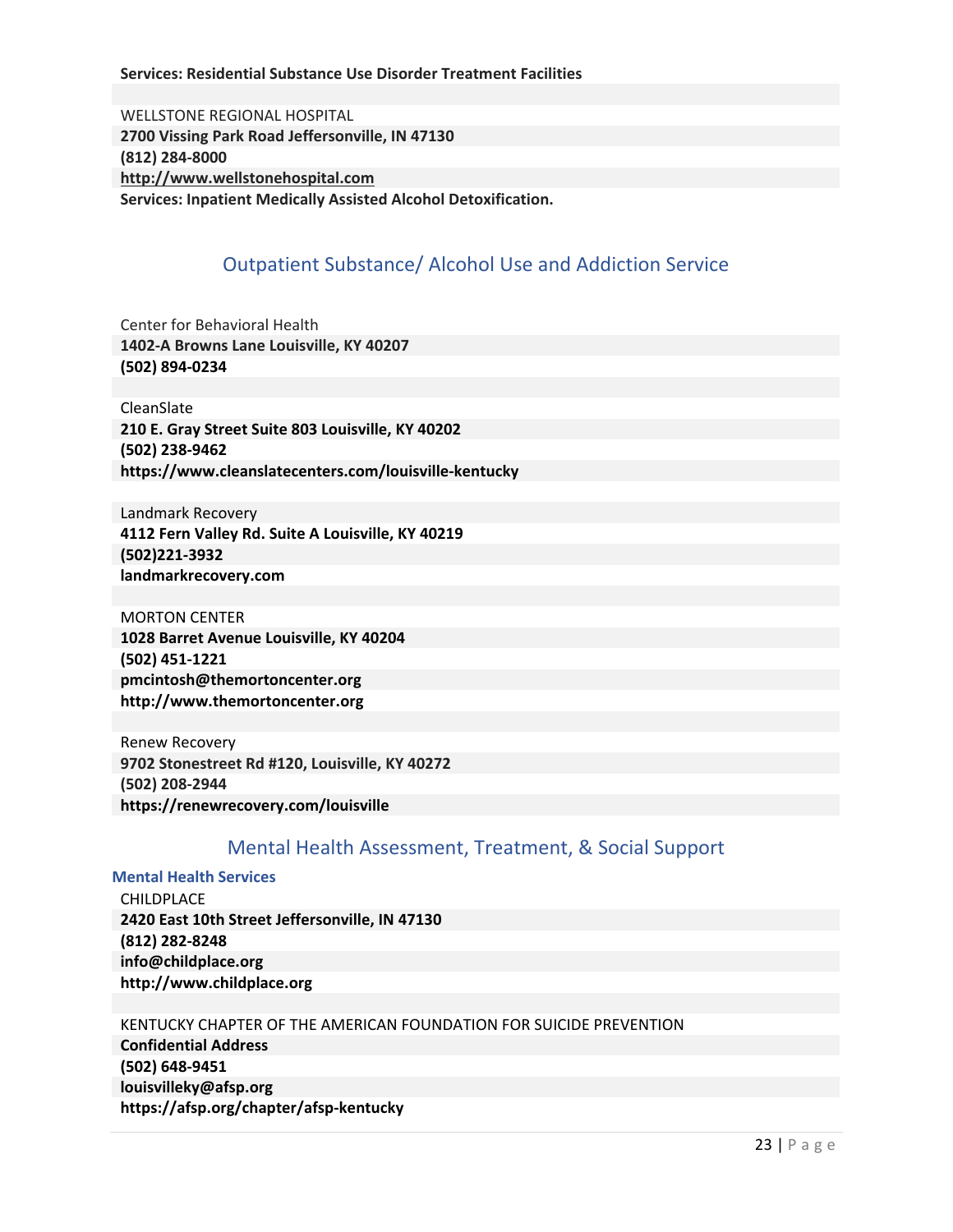KENTUCKY PSYCHOLOGICAL ASSOCIATION **8004 Lyndon Centre Way Suite 202 Louisville, KY 40222 (502) 894-0777 kpa@kpa.org https://www.kpa.org**

ALBION FELLOWS BACON CENTER

**Confidential Address (812) 422-9372 Administrative Primary Phone (812) 424-7273 Crisis Line Sexual Assault Crisis Line (812) 422-5622 Crisis Line Domestic Violence Crisis Line kristieb@albioncenter.org http://albionfellowsbacon.org** 

CENTER FOR WOMEN AND FAMILIES

**927 South 2nd Street Louisville, KY 40203 (502) 581-7200 Administrative Primary Phone (502) 581-7222 Crisis Line (844) 237-2331 Crisis Line 1-844-BESAFE1 Media@cwfempower.org http://thecenteronline.org**

**CENTERSTONE (502) 589-4313 24 Hour Hotline Crisis & Information Center (800) 221-0446 24 Hour Hotline Crisis & Information Center https://centerstoneky.org**

**Seven Counties 701 W. Muhammad Ali Blvd Louisville, KY 40203 (502) 589-1100 http://www.sevencounties.org**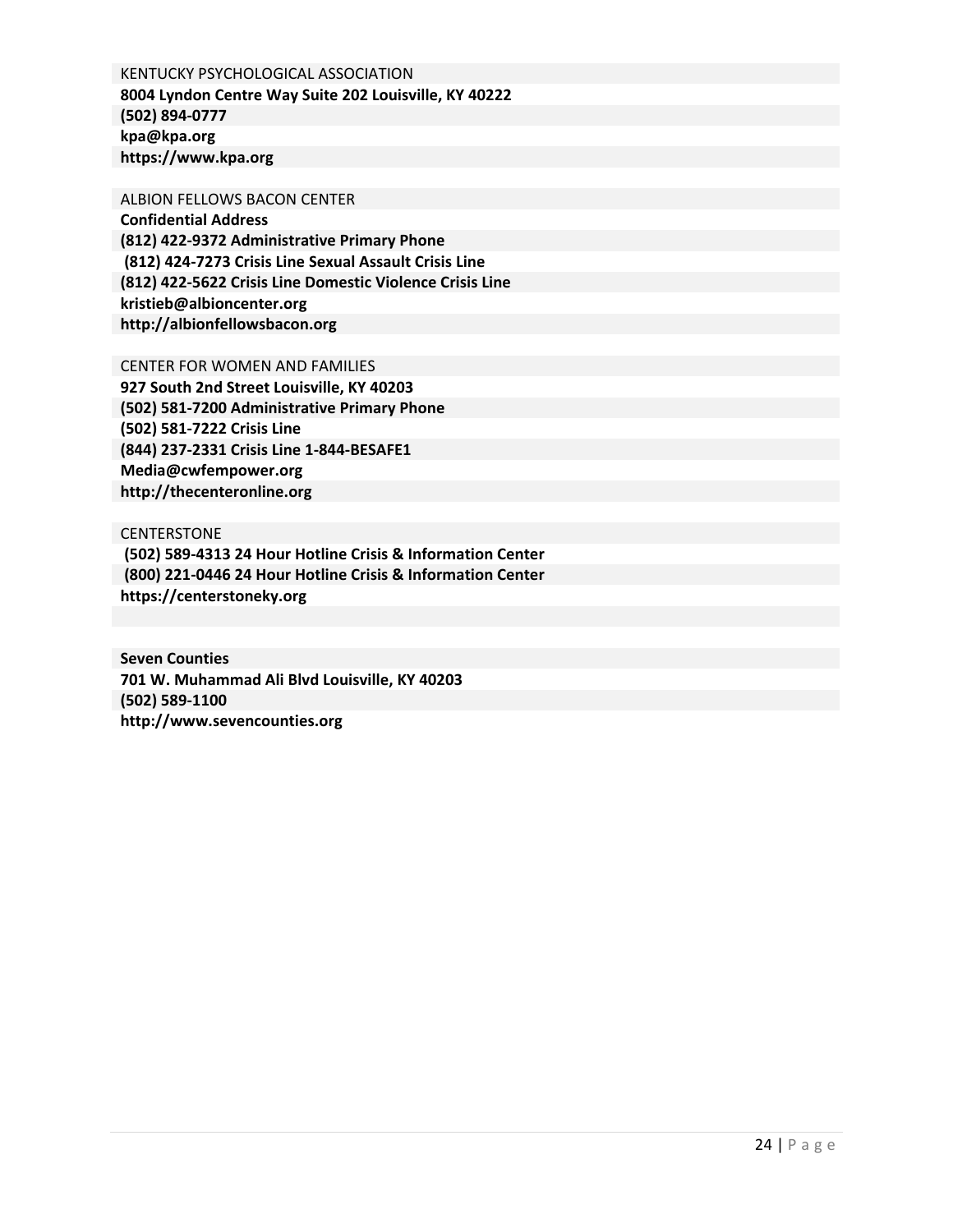#### **Crisis Hotlines**

Alcohol Abuse Helpline **1877-596-3045**

National Child Abuse Hotline **1800-4224453 http://www.childhelp.org/hotline/**

Crisis and Suicide Intervention 24/7 Support Line **1800-273-8255 Linesforlife.org** 

National Domestic Violence Hotline **1-800-799-7233 https://www.thehotline.org**

Crisis Text Line **Text Connect to 741741 https://www.crisistextline.org** 

The Trevor Project **1866-488-7386 Text 'Start' to 678678 https://www.thetrevorproject.org**

Pregnancy Helpline **1800-366-7773 https://prolifeacrossamerica.org**

National Sexual Assault Hotline **1800-656-HOPE (4673) https://www.rainn.org/get-help**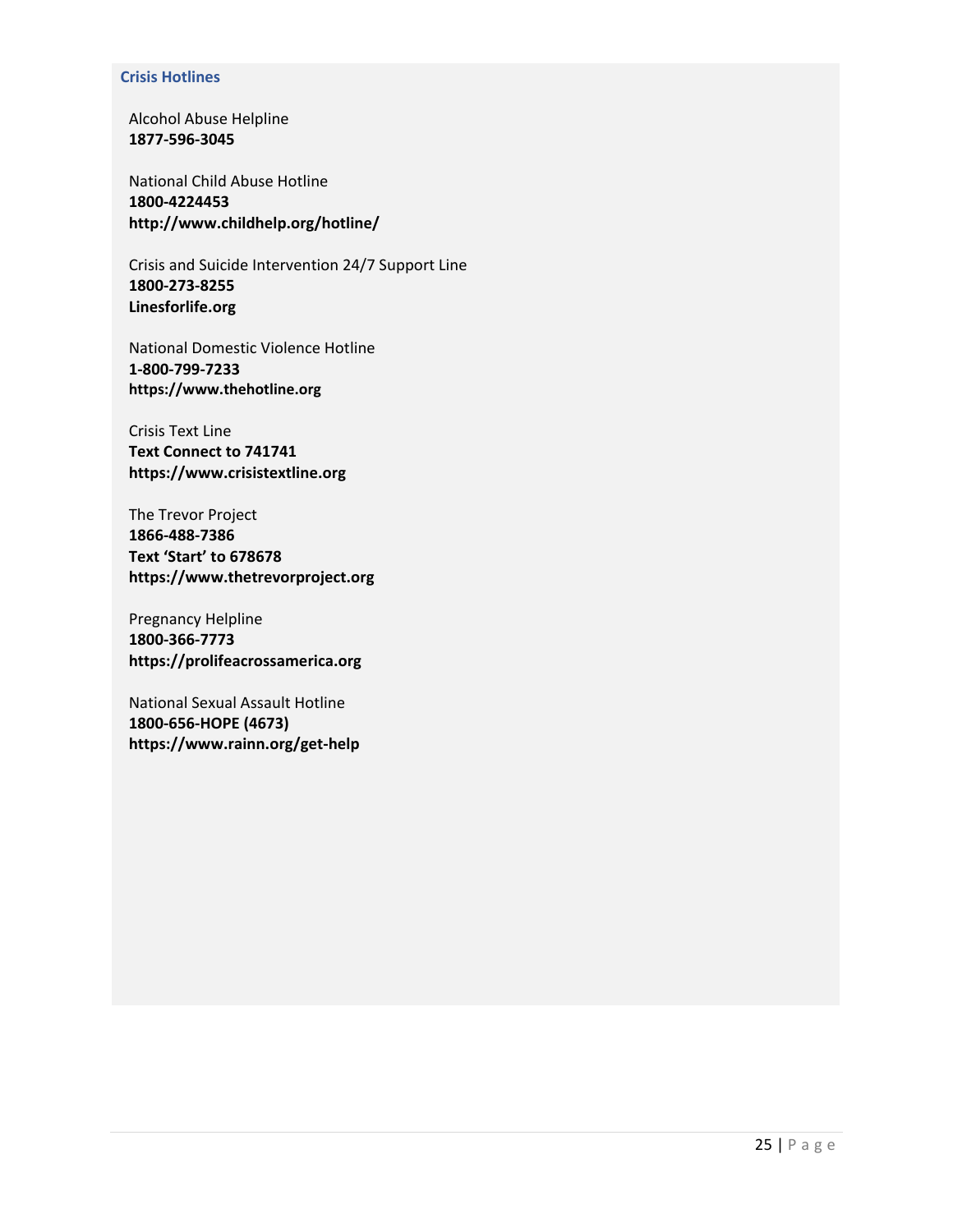# TARGETED POPULATIONS

# MedQuest. **COLLEGE**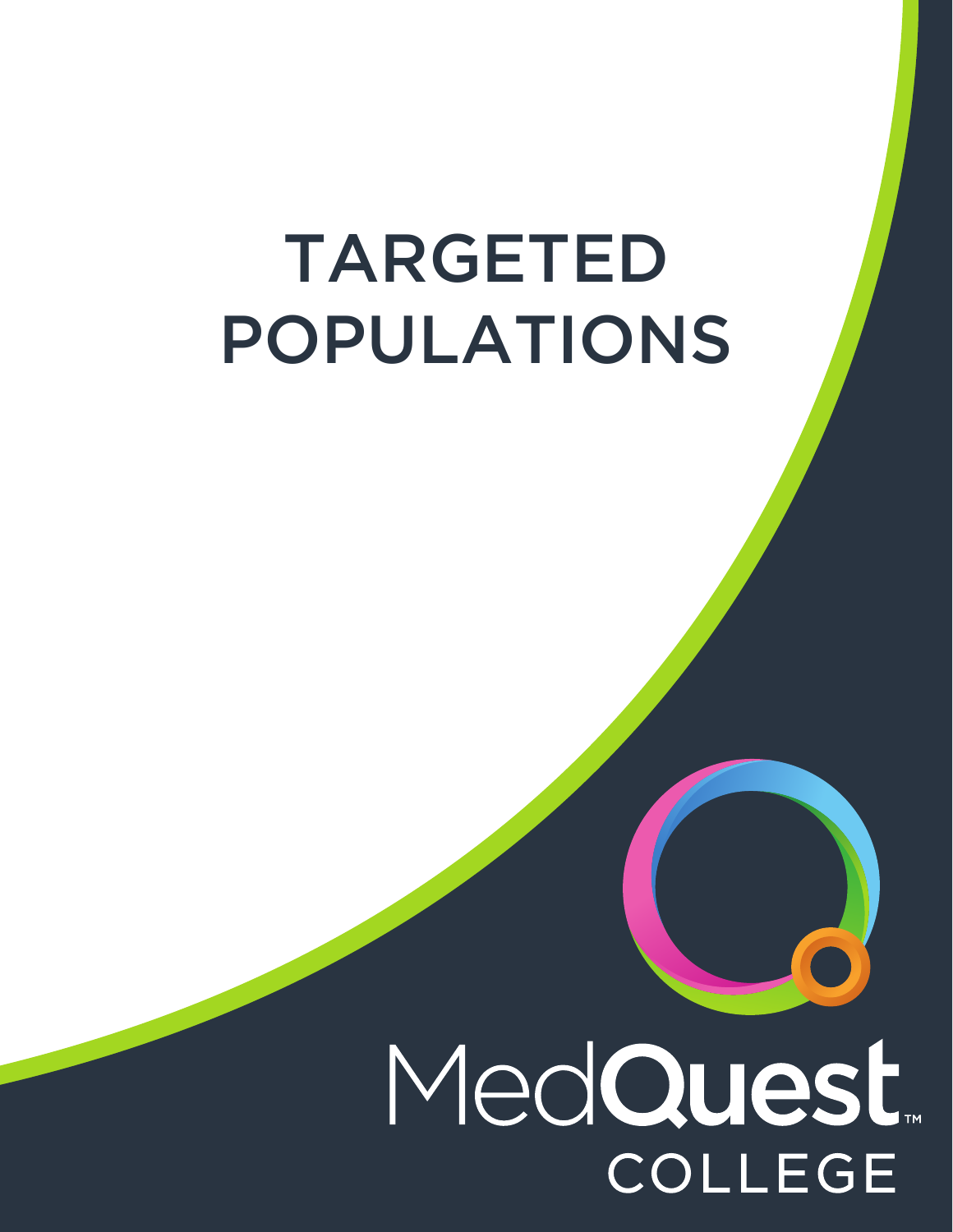# Accessibility and Disability

#### <span id="page-29-0"></span>**Awareness & Support**

CENTER FOR ACCESSIBLE LIVING **501 South 2nd Street Suite 200 Louisville, KY 40202Jefferson County (502) 589-6620 webinfo@calky.org http://www.calky.org**

#### ADA TECHNICAL ASSISTANCE

**Services: Disability Awareness Programs (502) 589-6620** 

#### **Prescription Assistance**

BAPTIST FELLOWSHIP CENTER **1351 Catalpa Street Louisville, KY 40211 (502) 774-2734 bfc@bfcenter.org http://www.bfcenter.org**

#### CENTRAL LOUISVILLE COMMUNITY MINISTRIES

**809 South 4th Street First Unitarian Church Louisville, KY 40203 (502) 587-1999 clcmoffice@gmail.com https://www.facebook.com/CentralLouisvilleCommunityMinistries** 

#### **UC EMERGENCY ASSISTANCE**

**Services: Prescription Expense Assistance (502) 587-1999 Administrative Primary Phone ZIP codes 40202, 40203 and 40208**

#### CHARLESTOWN TOWNSHIP TRUSTEE

**322 Main Cross Street Charlestown, IN 47111 (812) 256-2104 ncoc240@sbc.global.net http://www.co.clark.in.us**

COMMUNITY ACTION OF SOUTHERN INDIANA **1613 East Eighth Street Jeffersonville, IN 47130 (812) 288-6451 mwaters@casi1.org www.casi1.org**

#### EPILEPSY FOUNDATION OF KENTUCKIANA

**982 Eastern Parkway Kosair Charities Centre Louisville, KY 40217 (502) 637-4440 ccostelle@efky.org www.efky.org**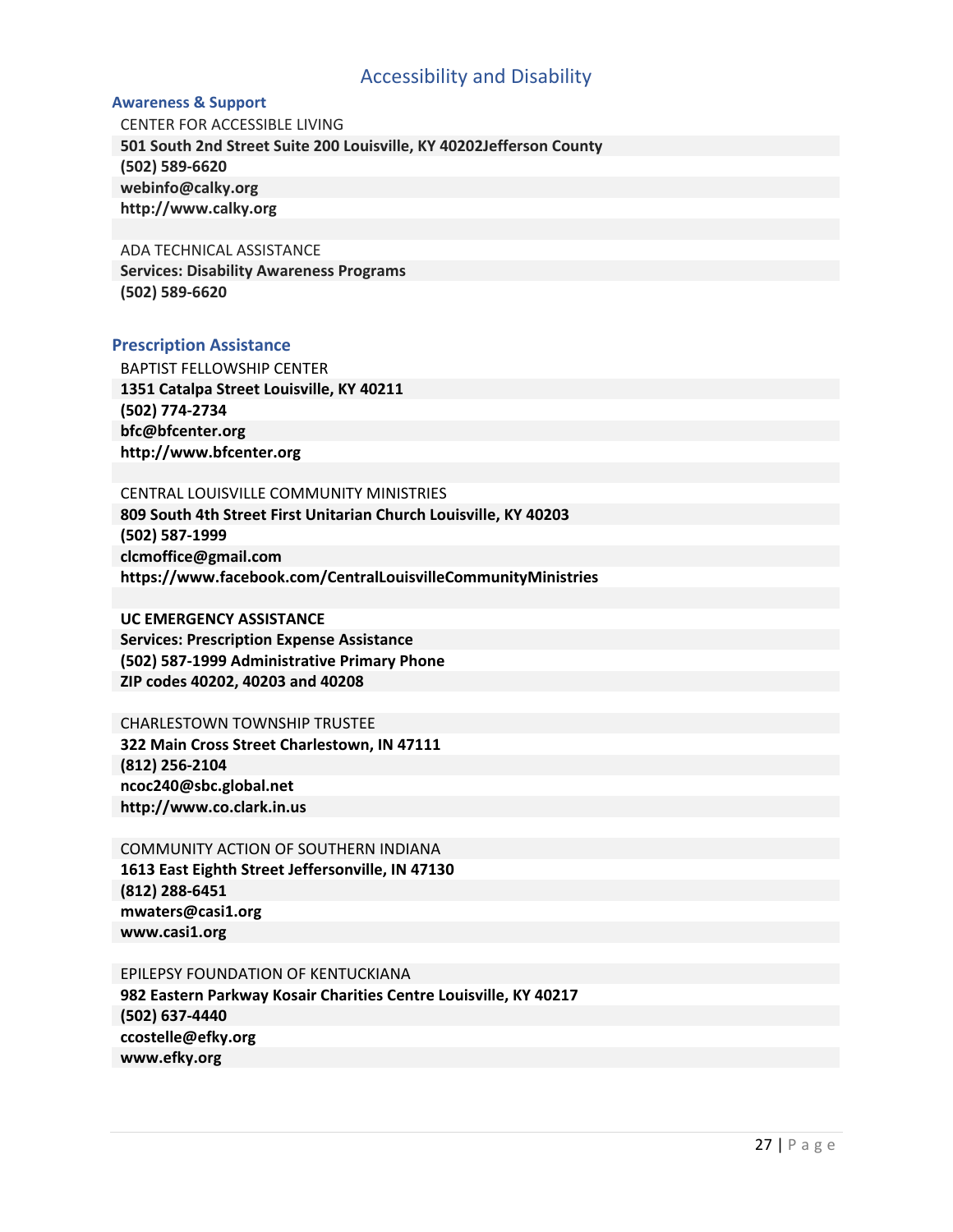FAIRDALE AREA COMMUNITY MINISTRIES **10616 West Manslick Road Fairdale, KY 40118 (502) 367-9519 ginawinbun@att.net www.louisvilleministries.org (502) 367-9519 Administrative ZIP code 40118 and 40219** 

FELLOWSHIP OF CONCERN **(502) 543-6284 Administrative Primary Phone Residents of Brooks, Hillview and Shepherdsville in ZIP codes 40109, 40165 and 40229.**

FERN CREEK / HIGHVIEW UNITED MINISTRIES **9300 Beulah Church Road Louisville, KY 40291 (502) 762-9611 ifacdir@fchum.org http://www.fchum.org**

JEFFERSONTOWN AREA MINISTRIES **(502) 267-1055 (502) 267-4830 FAX jamtown99@gmail.com**

JEFFERSONVILLE TOWNSHIP TRUSTEE - CLARK COUNTY **632 East Court Avenue Jeffersonville, IN 47130 (812) 285-6240 joanpopp@aol.com**

LEUKEMIA AND LYMPHOMA SOCIETY - KENTUCKY AND SOUTHERN INDIANA CHAPTER **301 East Main Street Suite 100 Louisville, KY 40202 (502) 584-8490 maren.schikler@lls.org https://www.lls.org/kentucky-southern-indiana**

LIFESPRING HEALTH SYSTEMS - RECOVERY CAMPUS AND PRIMARY CARE SERVICES CENTER **1036 Sharon Drive Jeffersonville, IN 47130 (812) 280-6606 info@lifespringhealthsystems.org http://www.lifespringhealthsystems.org/lifespring-community-medical-services/**

SHIVELY AREA MINISTRIES **4415 Dixie Highway Louisville, KY 40216 (502) 447-4330 Zip code 40216 of Louisville in Jefferson Co, KY**

SOCIETY OF ST VINCENT DE PAUL **1015-C South Preston Street Louisville, KY 40203 (502) 584-2480 ewnorowski@svdplou.org www.svdplou.org**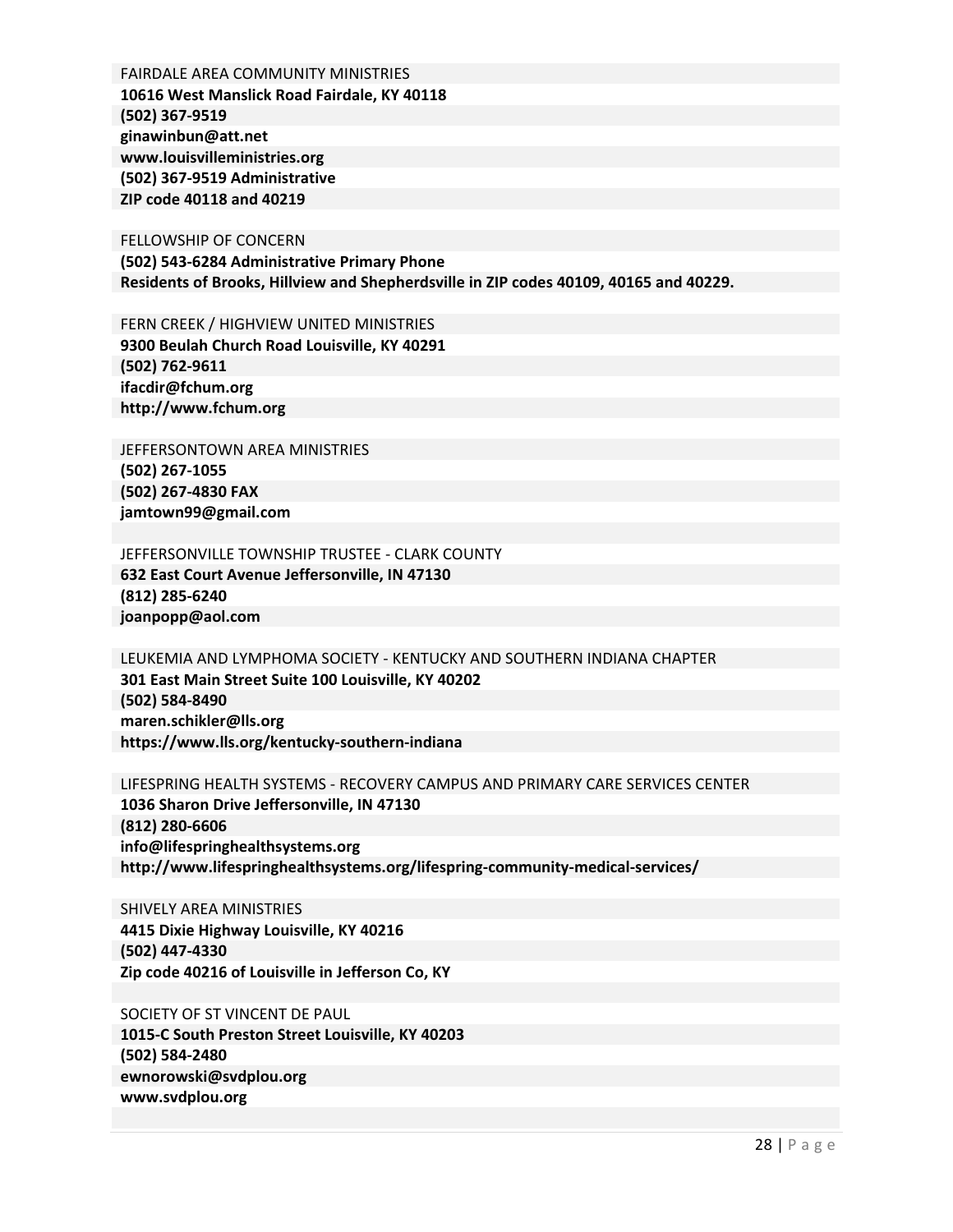<span id="page-31-0"></span>SOUTH LOUISVILLE COMMUNITY MINISTRIES **415 1/2 West Ashland Avenue Louisville, KY 40214 (502) 367-6445 (502) 409-4357 Other Counseling Services (502) 361-7763 Other Meals on Wheels (502) 361-4668 FAX slcm@slcm.org http://www.slcm.org Zip codes 40209, 40214, 40215, and parts of 40208** 

#### ST MATTHEWS AREA MINISTRIES

**201 Biltmore Road Beechwood Baptist Church Louisville, KY 40207 (502) 893-5704 sarahbanks@stmam.com http://www.stmam.com**

#### UNITED CRESCENT HILL MINISTRIES

**150 South State Street Louisville, KY 40206 (502) 893-0346 klitanga@uchmlouky.org http://www.uchmlouky.org Zip code 40206** 

#### WALNUT STREET CHURCH - COMMUNITY MINISTRIES

**220 West St Catherine Street Christian Activities Building Louisville, KY 40203 (502) 589-3454 ZIP codes 40203 and 40208** 

#### WEST LOUISVILLE COMMUNITY MINISTRIES **3146 West Broadway Louisville, KY 40211 (502) 409-7371 sphinxcasi@hotmail.com http://www.mywlcm.org ZIP codes: 40210 and 40211**

## LBGTQ+

#### **Advocacy**

FAIRNESS CAMPAIGN **2263 Frankfort Avenue Louisville, KY 40206 (502) 893-0788 fairness@fairness.org http://www.fairness.org**

PARENTS AND FRIENDS OF LESBIANS AND GAYS - LOUISVILLE CHAPTER **417 East Broadway First Lutheran Church Louisville, KY 40202 (502) 233-1323 info@pflaglouisville.org http://www.pflaglouisville.org**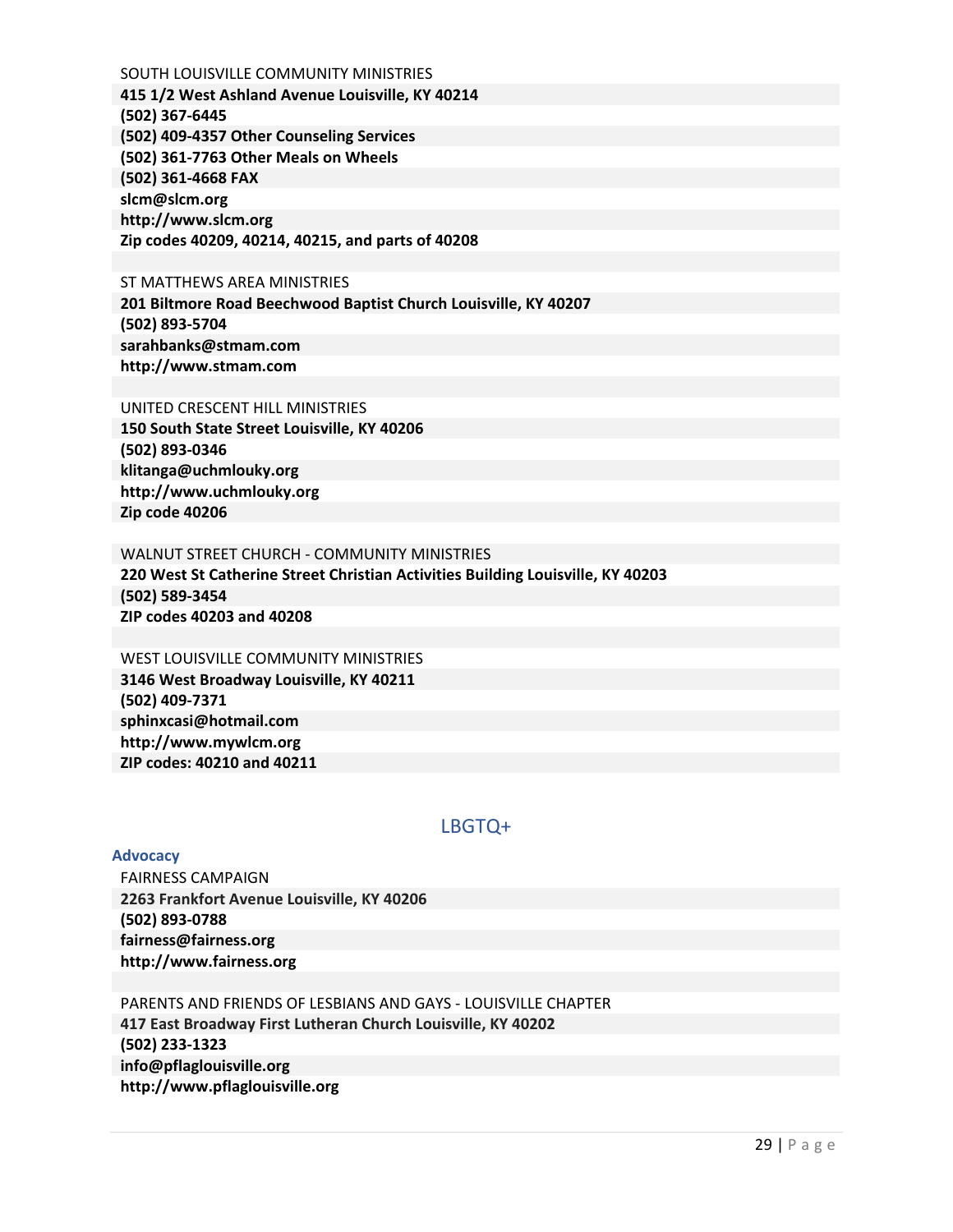### <span id="page-32-0"></span>**Support Groups**

LOUISVILLE YOUTH GROUP **417 East Broadway Louisville, KY 40204 (502) 430-2016 [info@louisvilleyouthgroup.org](mailto:info@louisvilleyouthgroup.org) [http://www.louisvilleyouthgroup.org](http://www.louisvilleyouthgroup.org/)**

LOUISVILLLE TRANS MEN

**(502) 509-7576** 

**[louisvilletransmen@gmail.com](mailto:louisvilletransmen@gmail.com) [https://louisvilletransmen.com](https://louisvilletransmen.com/)**

**Intended for individuals age 18 and older who identify as trans men, FTM, transmasculine, genderqueer, gender non-conforming, and/or masculine of center** 

TRANSWOMEN NATIONAL **(502) 593-8055 [https://www.transwomennational.org](https://www.transwomennational.org/) Targets transwomen, but other feminine-leaning LGBTQIA are welcome**

# Immigrant & Refugee

CATHOLIC CHARITIES OF LOUISVILLE - MIGRATION AND REFUGEES SERVICES OFFICE / ESL SCHOOL **2220 West Market Street Louisville, KY 40212 (502) 873-2566 [charities@archlou.org](mailto:charities@archlou.org) [www.catholiccharitieslouisville.org](http://www.catholiccharitieslouisville.org/)** 

CENTRO LATINO SHELBY **121 Main Street Shelbyville, KY 40065 (502) 647-3349 [centrolatinoshelby@gmail.com](mailto:centrolatinoshelby@gmail.com) [https://centro-latino.org](https://centro-latino.org/)**

JEWISH FAMILY AND CAREER SERVICES

**2821 Klempner Way Louis and Lee Roth Family Center Louisville, KY (502) 452-6341 [btiell@jfcslouisville.org](mailto:btiell@jfcslouisville.org)  [https://jfcslouisville.org](https://jfcslouisville.org/)** 

KENTUCKY REFUGEE MINISTRIES

**969-B Cherokee Road Louisville, KY 40204 (502) 479-9180 [info@kyrm.org](mailto:info@kyrm.org) [https://kyrm.org](https://kyrm.org/)**

WORKWELL INDUSTRIES **3401 Jewell Avenue Louisville, KY 40212 (502) 772-7383 [selch@workwellindustries.org](mailto:selch@workwellindustries.org)  [https://www.workwellindustries.com](https://www.workwellindustries.com/)**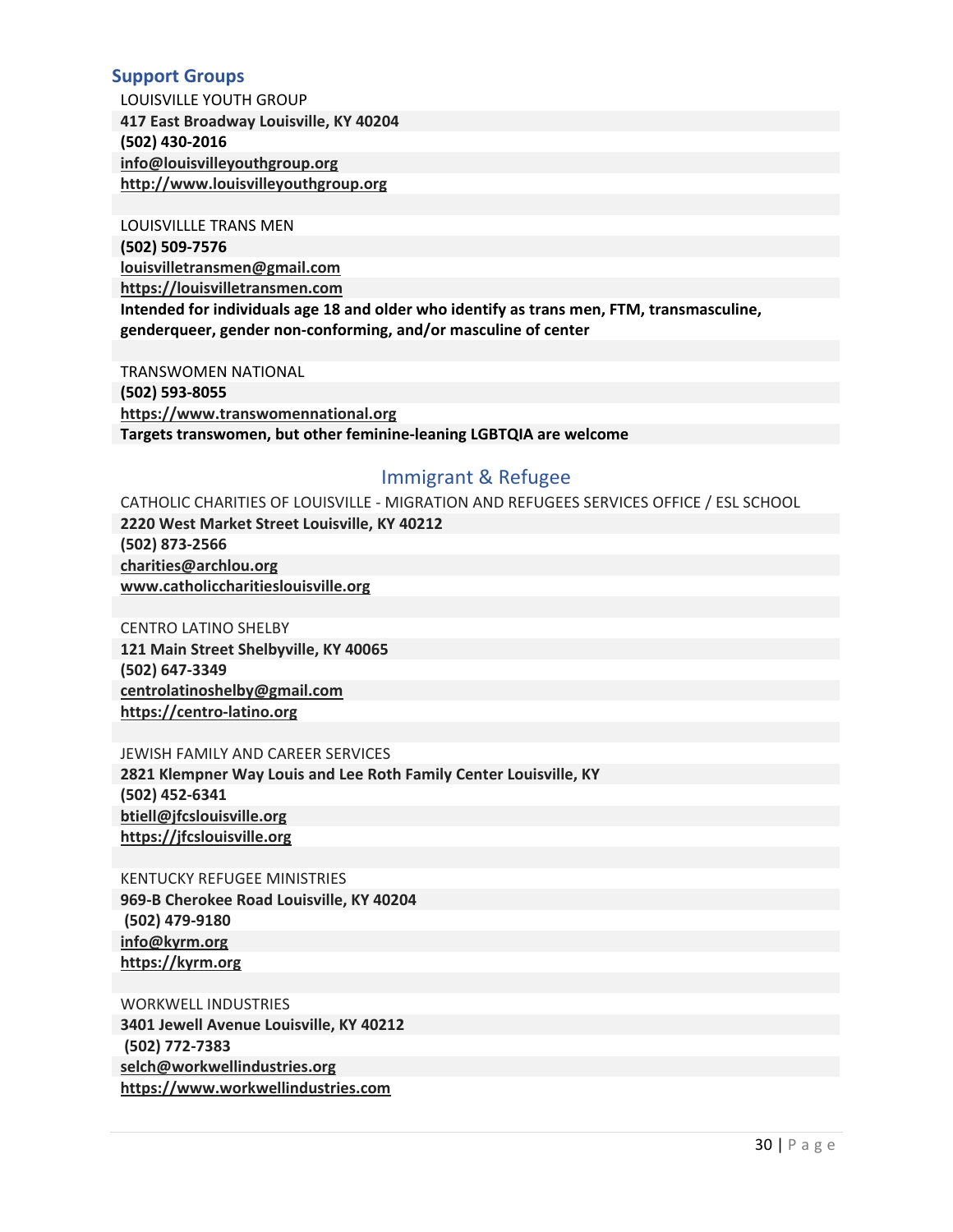### **Veterans**

#### <span id="page-33-0"></span>**Benefits Assistance**

AMERICAN RED CROSS - LOUISVILLE AREA CHAPTER **510 East Chestnut Street Louisville, KY 40202 (502) 589-4450 [AFES@louisville-redcross.org](mailto:AFES@louisville-redcross.org) <https://www.redcross.org/get-help/military-families/emergency-communication>**

UNITED STATES SOCIAL SECURITY ADMINISTRATION **601 West Broadway Room 101 Louisville, KY 40202 (800) 772-1213 Toll free voice National Call Center (24hours/7days) (502) 582-5238 TTY Downtown Office [https://www.ssa.gov](https://www.ssa.gov/)**

VETERANS OF FOREIGN WARS **321 West Main Street Suite 390 Room 312 Louisville, KY 40202 (502) 566-4422 [vfw.vbalou@va.gov](mailto:vfw.vbalou@va.gov) [https://www.vfw.org](https://www.vfw.org/)**

VOLUNTEERS OF AMERICA MID-STATES **570 South 4th Street Suite 100 Louisville, KY 40202 (502) 636-0771 [info@voamid.org](mailto:info@voamid.org) <https://www.voamid.org/kentucky>**